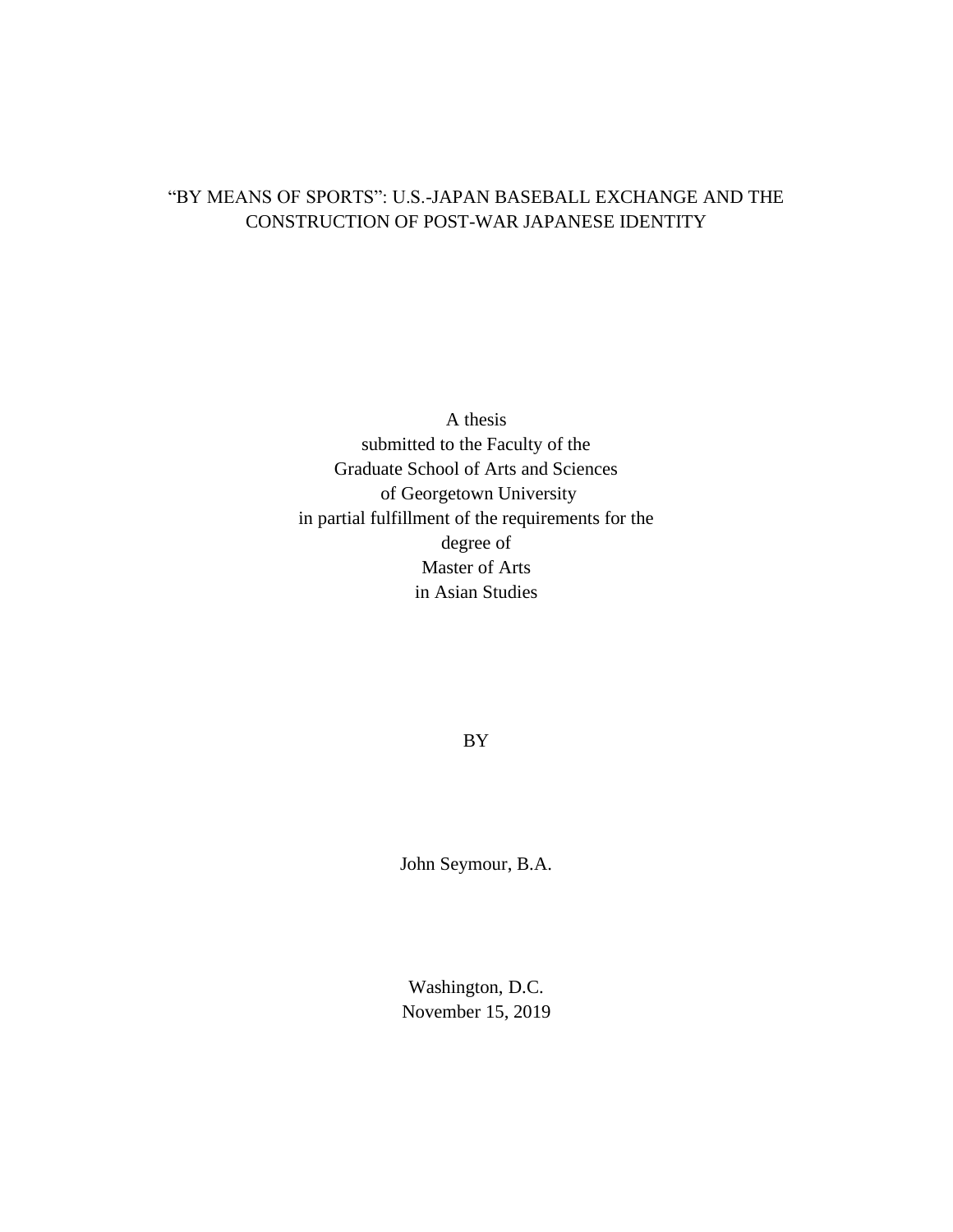## "BY MEANS OF SPORT": U.S.-JAPAN BASEBALL EXCHANGE AND THE CONSTRUCTION OF POST-WAR JAPANESE IDENTITY

John Seymour, B.A.

Advisor: Kristen Looney, Ph.D.

### **ABSTRACT**

Scholarship has recognized that a shared passion for baseball between the United States and Japan helped facilitate reconciliation between the two states after World War II, but not enough focus has been put on the role the long history of U.S.-Japan baseball cooperation played in this change. U.S.-Japan baseball exchange, which started in the nineteenth century, enabled Japan to pivot away from its wartime identity during the U.S. occupation after World War II in two key ways. First, the return of domestic Japanese baseball institutions, built through exchange and communication with the American baseball community, provided a bridge to Japan's pre-war history and values. Second, U.S. occupation and Japanese authorities promoted baseball in the post-war period to facilitate better U.S.-Japan relations, using the sport to encourage the spread of democratic values and favorable opinions of the United States in Japan, while also repairing Japan's image in the United States. Through these mechanisms, baseball played a major role in building a post-war Japan disassociated with its wartime militarism and situated for long-term alignment with the United States.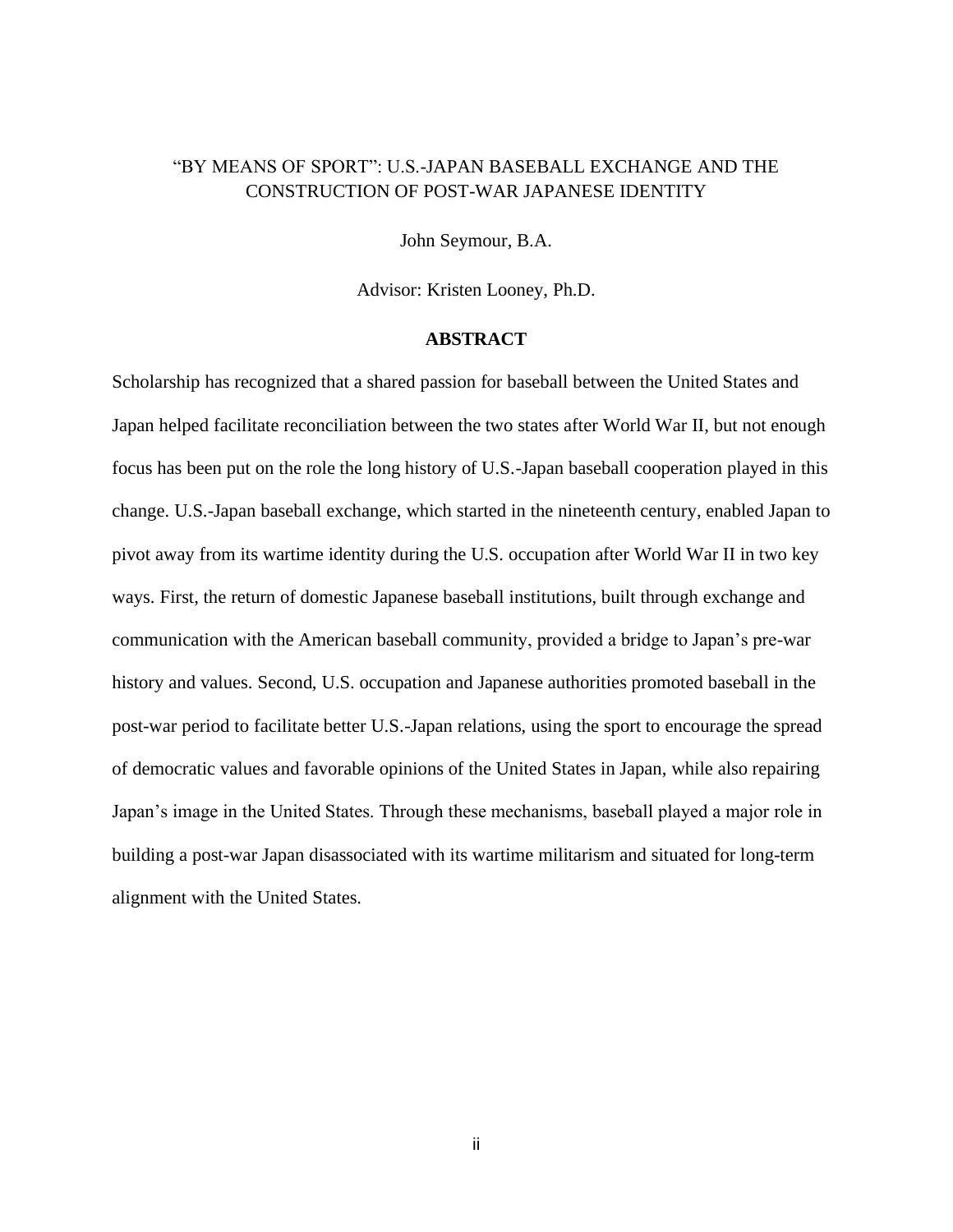## TABLE OF CONTENTS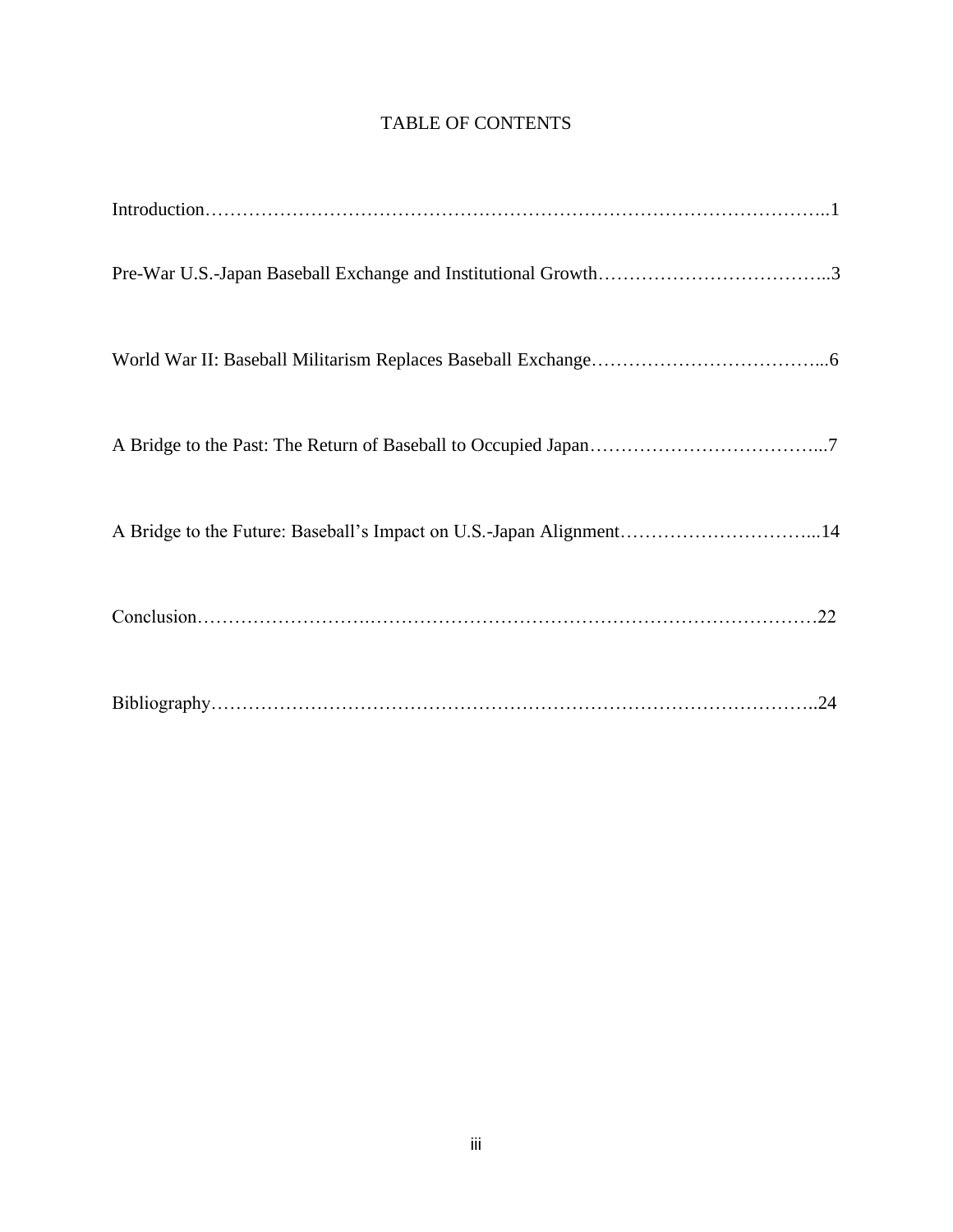## **Introduction**

The attack on Pearl Harbor by the Japanese Empire in 1941 brought significant avenues of U.S.-Japan economic, diplomatic, and cultural exchange to a halt, but another one of the primary connections affected was baseball. America's national pastime features heavily in the history of U.S.-Japan relations. American expats introduced the sport to Japan in the latenineteenth century, and baseball promptly exploded in popularity throughout the country, leading to the establishment of Japanese baseball institutions such as amateur and professional leagues. These institutions, and their American counterparts, formed the basis of a unique and powerful source of cultural exchange across the Pacific. In the first half of the twentieth century, baseballcentered people-to-people connections developed parallel to rising tensions between these two Pacific powers, and though the outbreak of fighting would freeze this process, not even total war could erase the deep ties entrenched by baseball. After the Japanese surrender in August, 1945, college, high school, and professional leagues returned and captured the public's attention as they once did before wartime conditions restricted play of the sport. The post-war period and U.S. occupation also helped created a new wave of popular interest in the sport through the means of spectacle, media, and recreation. These baseball institutions and trans-Pacific connections would prove invaluable to Japan's post-war rehabilitation, enabling both continuity with pre-war traditions and a new political, economic, and social trajectory for Japan as it stepped beyond its militaristic past.

Several examples of recent scholarship have examined the role of baseball in U.S.-Japan relations and its usage during the occupation period by U.S. leadership as a means of reconciliation with Japan. There has also been strong work done on both the growth of baseball institutions in Japan as well as the renewed development of baseball in the post-war period.

1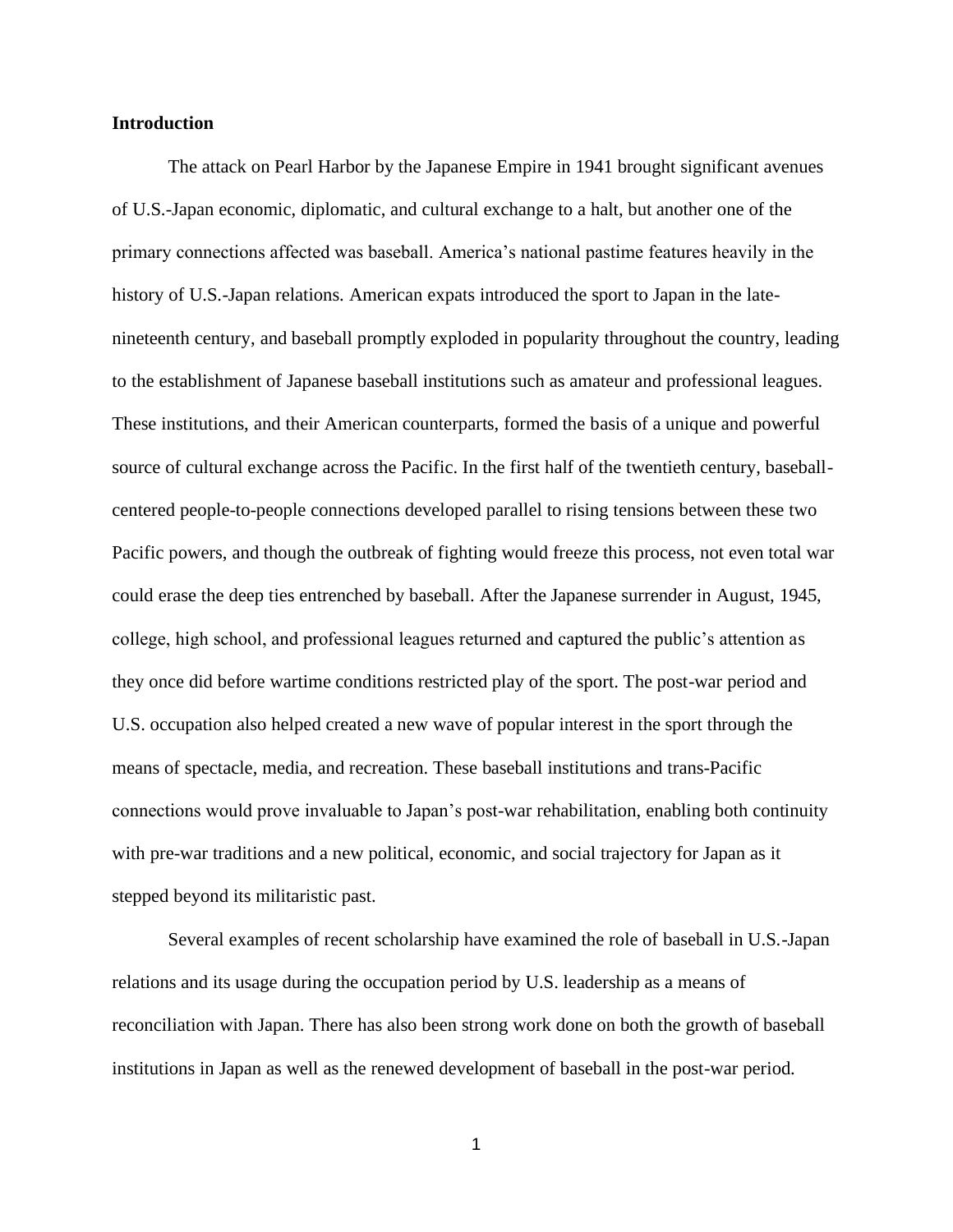However, a gap exists in examining the identity of the post-war Japanese state in the context of the unique history of cooperation between the United States and Japan in building baseball institutions and traditions. This essay synthesizes several strains of research related to U.S.-Japan baseball to present an argument focused on Japanese identity construction during the U.S. occupation. While other studies have focused on a few of this essay's constituent elements, this paper presents an argument that builds on several key themes from research done on U.S.-Japan baseball.

Japanese domestic baseball traditions and institutions, constructed with the involvement of key American partners in the late-nineteenth and early-twentieth centuries, helped develop platforms for Japan to pivot from its wartime identity in two distinct ways. First, the reintroduction of baseball and U.S.-Japan baseball exchange after World War II provided a means for Japan to establish continuity with pre-war values and institutions. By refocusing on baseball traditions created in the Meiji, Taishō, and early Shōwa periods, players, spectators, and consumers of baseball could all connect with Japanese values such as self-sacrifice that many associated with the sport, washed clean of any tinge of militarism for the post-war era. The Japanese Imperial Family in particular played an important part in this process, as their endorsement of the sport and attendance of games linked the sport with their role as a source of continuity and stability during Japan's sudden transition from colonial empire to occupied territory. Second, the return of baseball institutions and interactions with the United States facilitated the reconstitution of Japanese society for a new trajectory in post-war Asia. Japanese domestic leaders and U.S. occupation officials, including Supreme Commander for the Allied Powers (SCAP) Douglas MacArthur, viewed baseball as a means to promote ideas that would become central to Japan after the Treaty of San Francisco and the end of U.S. occupation in

2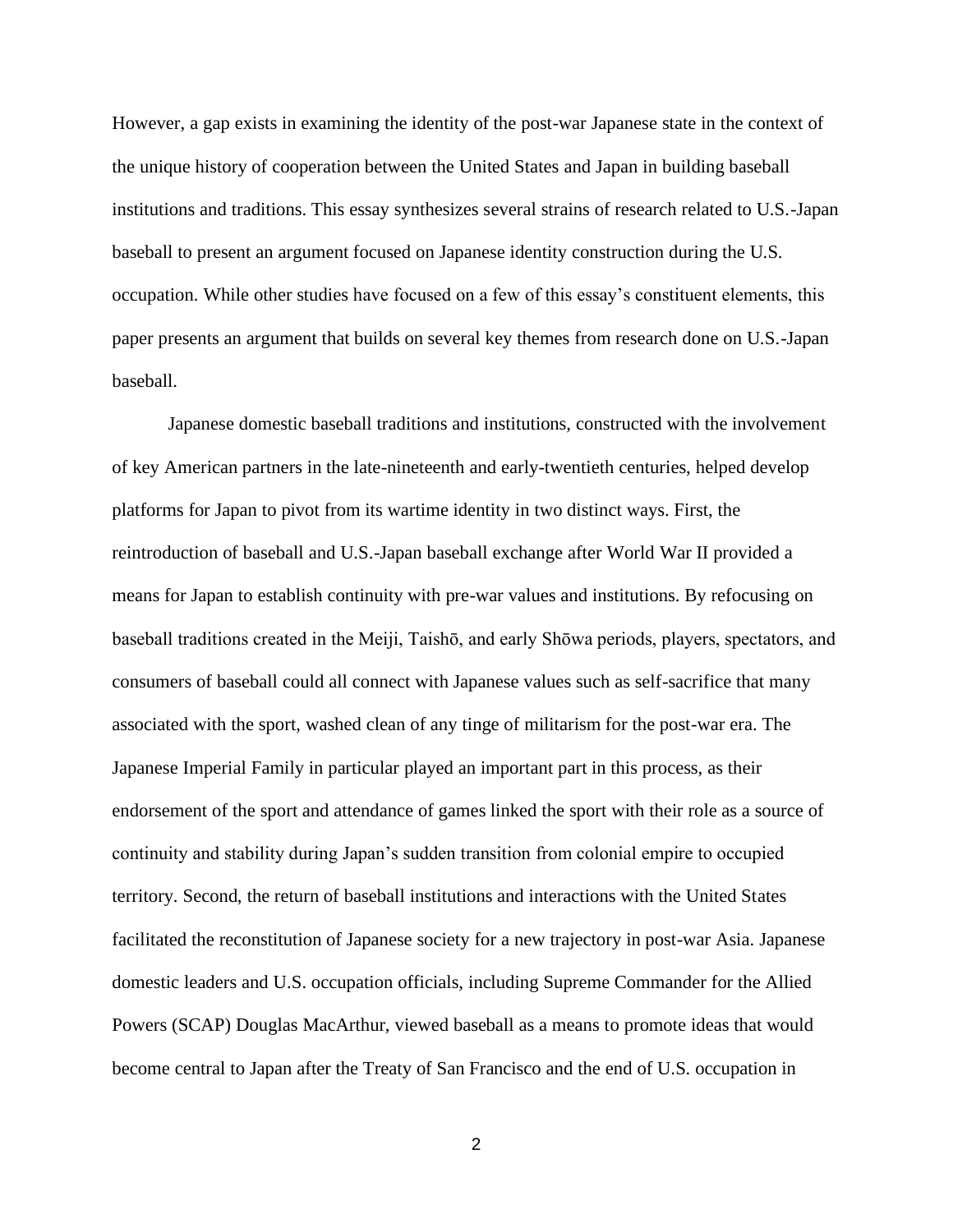1952. Baseball provided a way to encourage democratic values and even long-term alignment with the United States as mutual exposure through baseball helped change negative images of each other caused by wartime propaganda. Furthermore, baseball had a hand in spurring economic development, further cementing Japan's role as a democratic bulwark in East Asia in the early Cold War. As one of the leading forms of U.S.-Japan ties, stretching back all the way to the early years of the Meiji period, baseball constituted a way not only to reconnect Japan to its pre-war past, but also a means to look toward its future.

This paper examines how baseball institutions and exchange with the United States helped forge Japanese identity during the period of U.S. occupation after World War II. To accomplish this task, this paper first discusses how institutions such as amateur and professional leagues developed in Japan through coordination with and influence from American sources. Next, it describes the dissolution of these elements during wartime and how Japanese and Americans worked together to reinstate them in the first years of the occupation. Then, it analyzes how the reintroduction of these institutions and actions by influential Japanese and American figures played a part in enabling a reformation of Japanese identity along two main avenues: reconnection with the past and pivoting towards a post-war future. Baseball, due to its long, shared history between the United States and Japan, became a powerful vehicle for change in the post-war period.

#### **Pre-War U.S.-Japan Baseball Exchange and Institutional Growth**

By the outbreak of World War II, Japan had developed its own distinct domestic baseball traditions, and the sport became a prominent feature of life across wide swathes of Japanese society. Starting from the sport's introduction to Japan by Americans in the late-nineteenth

3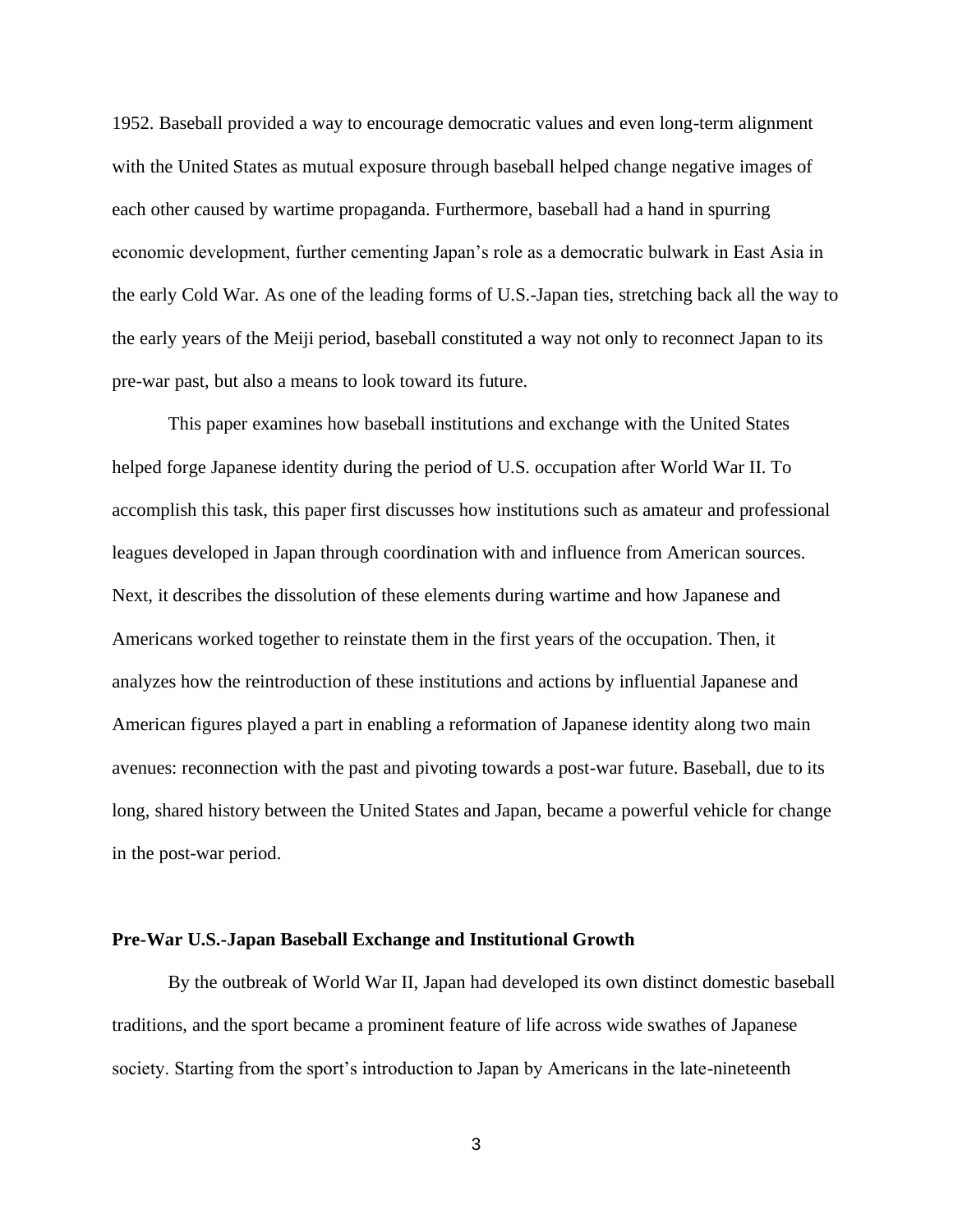century, baseball exploded in popularity throughout the country. This process first took shape in the context of amateur teams connected with educational institutions. Sport was inextricably linked with education during the Meiji (1868-1912) and Taisho periods (1912-1926), and educators saw great potential in the ideational value of baseball. For example, Fukuzawa Yukichi, a prominent Meiji-era reformer and writer, exhorted schools to incorporate sport into their curriculum, and he favored baseball especially, saying it could provide value by imparting Confucian values to students.<sup>1</sup> In his view, baseball modeled self-sacrifice for the group while also instilling a competitive spirit, key values as Japan emerged onto the world stage during these periods. <sup>2</sup>Thus, university and high school teams developed before the emergence of professional leagues in Japan, and competitions between school teams became widely popular throughout the country. For example, in 1925, six major universities in the Tokyo area joined to form a baseball conference called the Tokyo Big Six League, and the top talent in this conference often became national celebrities.<sup>3</sup> Similarly, *Koshien*, a national high-school baseball tournament that began in 1915, also drew significant coverage from the press and interest from fans. Semi-pro leagues followed, as did a full professional league, the *Nihon Yakyū Renmei* (Japanese Baseball League), which was established in 1936. Baseball even became an aspect of Japan's colonial projects, with the sport spreading to Taiwan and South Korea during the Japanese occupation. However, while these developments indicate the presence of a baseball culture endemic to Japan, each individual aspect was built in the context of interaction with America, the birthplace of the sport.

Though Japan had developed a baseball culture specific to the country, it did not do so in isolation. Instead, communication and exchange with the baseball community in the United

<sup>1</sup> Keaveney 2018, 28.

<sup>2</sup> Keaveney 2018, 28.

<sup>3</sup> Guthrie-Shimizu 2012, 87.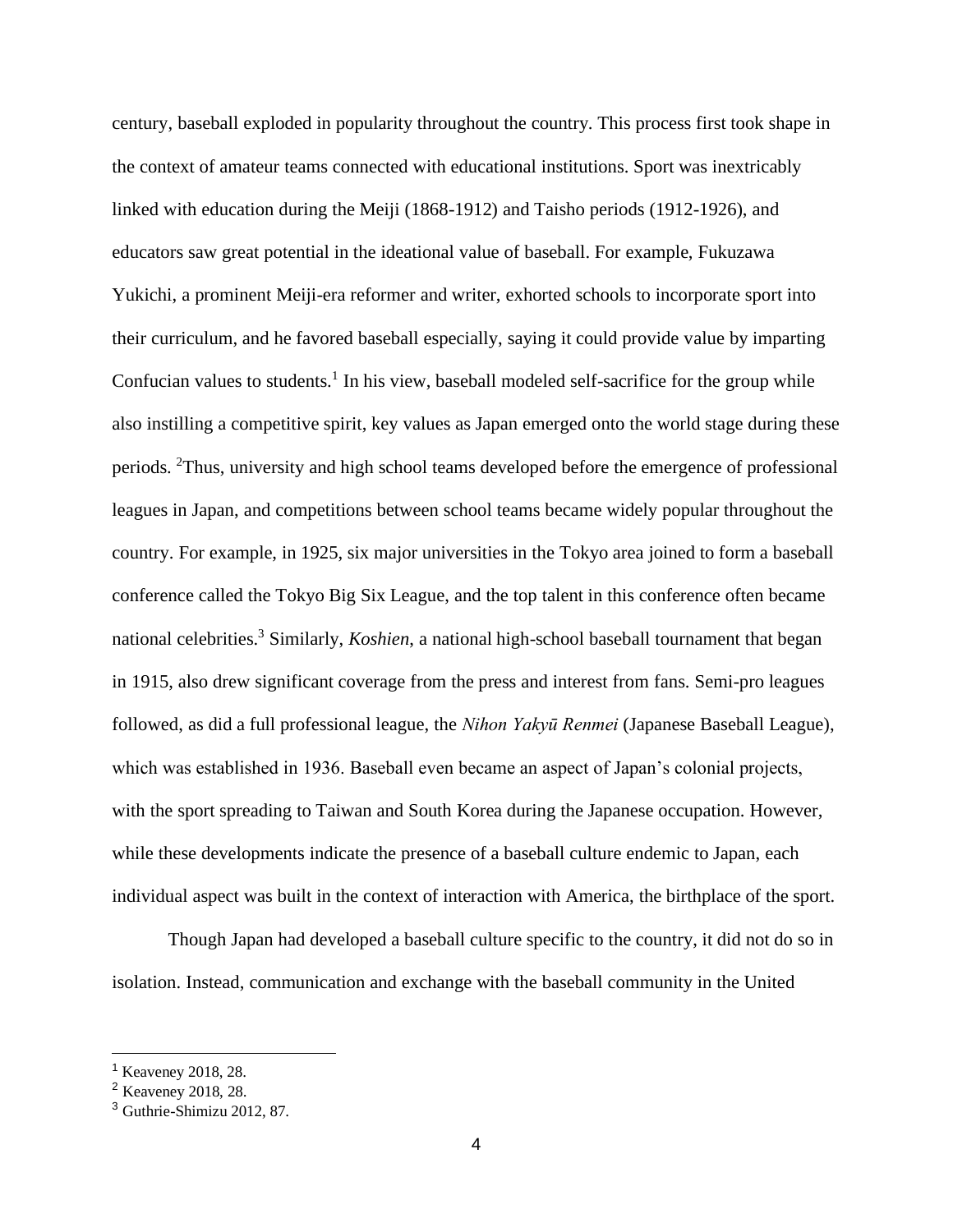States informed and shaped the progression of baseball culture in Japan. The rapid growth of collegiate baseball in Japan in part reflected a similar, concurrent movement in the United States. Furthermore, these burgeoning college-level leagues directly interacted, starting with a baseball match between Waseda University and Stanford University in 1905. In that year, the Waseda team embarked on a series of twenty-six games across the U.S. west coast, kicking off what would become a significant source of exchange for athletes and fans in both Japan and the United States. Many Japanese and American universities invested in overseas trips for their players, staging their baseball tours as opportunities for both cultural enrichment and school recruitment.<sup>4</sup> The U.S.-Japan connection also paid dividends for the pro game in Japan. Teams of all-stars from U.S.-based Major League Baseball regularly conducted barnstorming tours, trips consisting of a series of matches against local opponents, in Japan in the pre-war period. In addition to drawing incredible crowds and wide press coverage, these visiting teams, often composed of top American players such as Babe Ruth and Lou Gehrig, demonstrated the potential for the growth of a professional league in Japan. In fact, Lefty O'Doul, an American player that both organized and took part in several of these pre-war tours, played a pivotal role in organizing the Tokyo Giants, Japan's first professional baseball club, in 1934.<sup>5</sup> American businesses also took note of Japan's love of the national pastime. Sporting goods companies like Reach and Spalding & Brothers played a significant role in bankrolling transpacific trips for Major League stars.<sup>6</sup> Whether at the amateur or professional level, exchange between the United States and Japan helped shape the growth of baseball in both countries. However, Japanese

<sup>4</sup> Guthrie-Shimizu 2012, 94.

<sup>5</sup> Snelling 2017, 189.

<sup>6</sup> Guthrie-Shimizu 2012, 114.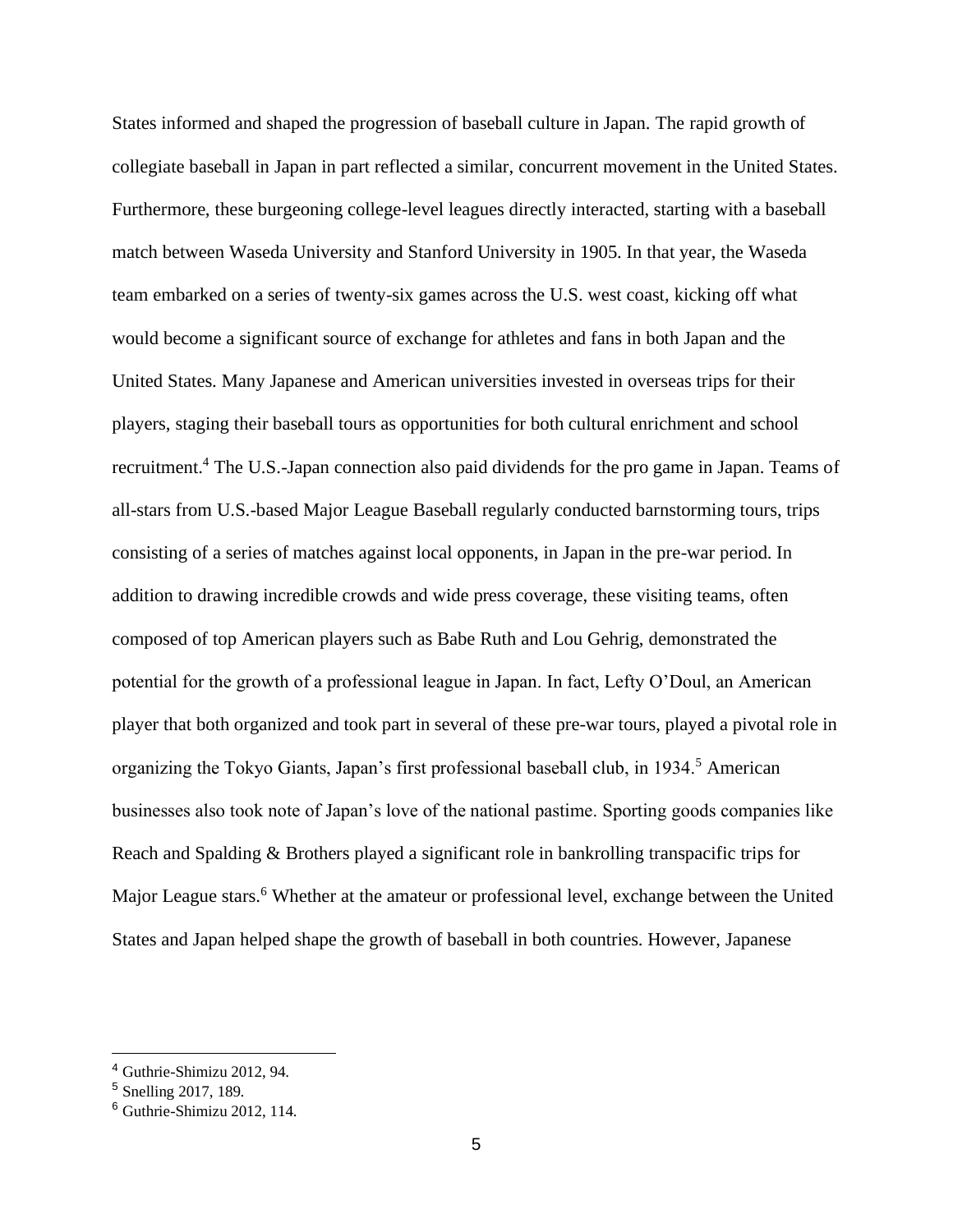expansionism in the Asia-Pacific and war between the two countries would suspend this friendly, interconnected system until the end of World War II.

## **World War II: Baseball Militarism Replaces Baseball Exchange**

While U.S.-Japan baseball exchange stopped during World War II, Japanese baseball mostly continued but with heavy influence from the wartime government. Rising tensions between the United States and Japan forced Lefty O'Doul to cancel a trip there in 1938, and this end of exchange reflected a sharp change in how baseball fit into Japanese society. Rather than a bridge connecting Japan to other countries, baseball became another avenue for enforcing domestic control. Starting in 1937, every high-school baseball game began with all participants and attendees bowing while facing in the direction of the Imperial palace in Tokyo.<sup>7</sup> The professional league also contributed to this movement. Up until professional play ceased in 1944, the league donated ten percent of its income each month directly to the military, and it gradually replaced American baseball terminology with Japanese equivalents after war with the United States began.<sup>8</sup> Pro teams even took on new, highly militaristic names. For example, the Hanshin Tigers of Osaka became the *moko gun*, or fierce tiger troop.<sup>9</sup> The effects of this shift could also be felt throughout the Japanese Empire. In Taiwan, for instance, the Japanese colonial government embarked on a campaign of *kōminka undō*, a movement to create loyal imperial subjects by de-sinicizing the island's ethnic Chinese population.<sup>10</sup> Japan viewed baseball as a means for achieving this goal by transmitting "Japanese essence and spirit" to non-Japanese

<sup>7</sup> Guthrie-Shimizu 2012, 173

<sup>8</sup> Guthrie-Shimizu 2012, 178.

<sup>&</sup>lt;sup>9</sup> Reaves 2002, 28-79.

<sup>10</sup> Morris 2011, 48.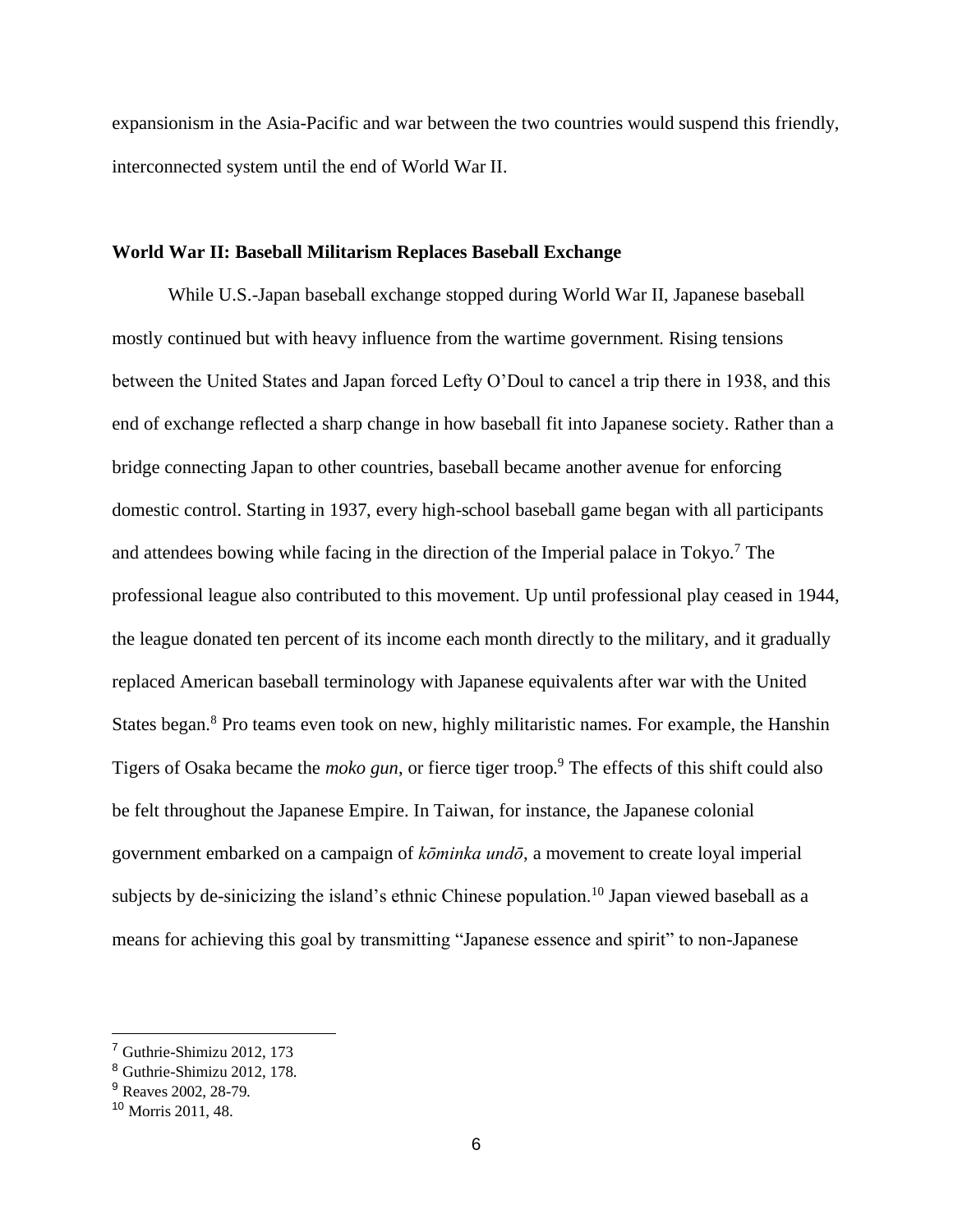peoples and further encouraged adoption of the sport in its colonies during wartime.<sup>11</sup> Baseball would continue until the final stages of the war, when the increasingly dire situation in Japan would force an end to collegiate, high school, and professional play. However, the end of the war would bring about a rebirth of baseball, and the sport would play a vital role in shaping Japan's post-war trajectory.

## **A Bridge to the Past: The Return of Baseball to Occupied Japan**

In the aftermath of Imperial Japan's surrender on August 15, 1945, baseball reemerged as a prominent part of daily life. In addition, baseball experienced a particularly swift return to the Japanese education system, and both Japanese domestic authorities and the U.S. occupation leadership broadly supported this reinstatement. As early as September, 1945, Japanese Welfare Minister Kenzo Matsumura openly advocated for the return of intercollegiate baseball, especially the Big Six competition.<sup>12</sup> The wartime government had drastically cut sports education in favor of teaching Japanese martial arts and infantry drills to schoolchildren, but in October, 1945 the Education Ministry announced an end to all military training in schools and the return of sports at all levels of education.<sup>13</sup> U.S. leadership also supported measures to reimplement sports education in Japan with a strong emphasis on baseball. On October 14, 1945, a team of U.S. Army personnel played the first of three games against veteran ballplayers of Meiji University, winners of the last Tokyo university tournament in 1942 before the yearly series stopped for the war, reflecting a desire to reinstate interrupted traditions.<sup>14</sup> The national high school baseball tournament also returned in 1946, and it was accompanied by prominent visits by U.S. military

<sup>11</sup> Morris 2011, 50.

<sup>12</sup> "Sports Revival Planned By Welfare Ministry," *Nippon Times* (Tokyo), September 26, 1945, 3.

<sup>13</sup> "Education Ministry Encourages Sports," *Nippon Times* (Tokyo), October 2, 1945, 3.

<sup>14</sup> "8th Army-Meiji Ball Game," *Nippon Times* (Tokyo), October 7, 1945, 3.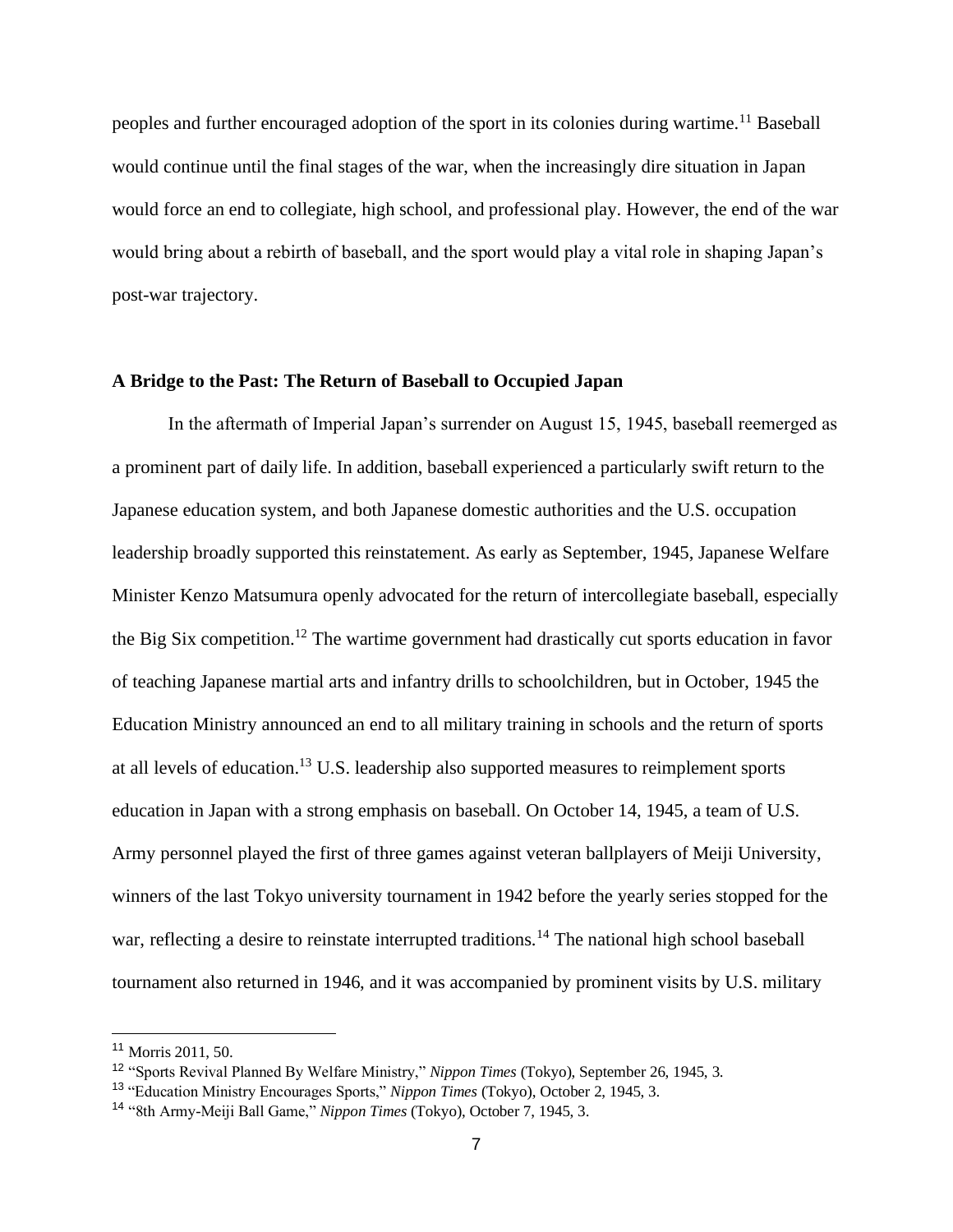officials. For example, Brigadier General Everett E. Brown opened the 1948 summer tournament with a speech congratulating all participating teams, reflecting the SCAP leadership's interest in promoting baseball.<sup>15</sup> Baseball factored heavily into post-war educational strategies of both Japanese and U.S. officials, but it also returned in a professional context.

Just as Americans took great interest in reviving amateur baseball, so too did they play a pivotal role in reviving post-war professional baseball in Japan. Japanese professional baseball had only started in the 1930s, but the pro league had quickly become a popular attraction, so several measures were taken to bring it back in post-war Japan. At the behest of Douglas MacArthur and Major General William Marquat, one of MacArthur's primary advisors, available funds for sport were overwhelmingly diverted to baseball. This direct support helped the Japanese Baseball League return in 1946, just one year after the end of the war.<sup>16</sup> However, the rebirth of the professional game in Japan also came about by way of an extremely influential domestic baseball lobby. This group included Suzuki Sōtarō and Matsumoto Takizō, key figures in the development of the Japanese Baseball League, and they pressed SCAP to prioritize rebuilding fields and stadiums, increasing Japan's ability to support baseball as a professional enterprise.<sup>17</sup> Another powerful supporter of baseball was Captain Tsuneo "Cappy" Harada, a Nisei American intelligence officer that provided a direct line of contact to Marquat for Japanese baseball supporters. He would also play a vital role in organizing the 1949 tour of Japan by the San Francisco Seals, a minor-league team managed by Lefty O'Doul, which also helped reinvigorate interest in professional baseball. The return of organized baseball, both amateur and

<sup>15</sup> "Congratulates Teams," *Nippon Times* (Tokyo), August 20, 1948, 3.

<sup>16</sup> Elias 2010, 172.

<sup>17</sup> Guthrie-Shimizu 2012, 204.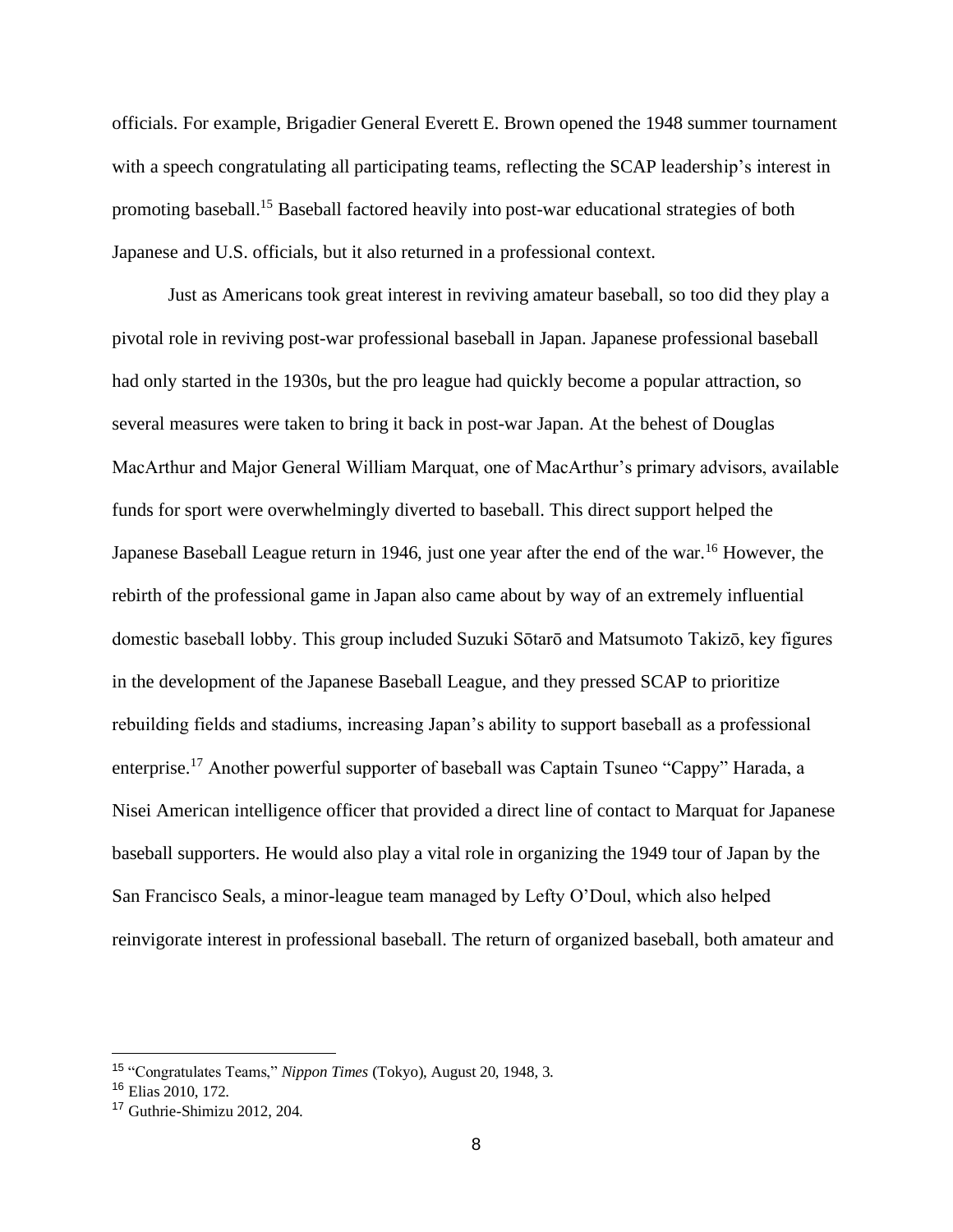pro, demonstrated how highly Japanese and American leadership valued the sport. However, baseball also gripped Japan's interest as part of daily life.

After the end of World War II, baseball quickly reclaimed its status as the national pastime in Japan. Even in a country ravaged by war with a populace struggling to live day-today, droves of people were willing to spend time and money to watch, follow, and play baseball. In 1946, crowds of 35,000 regularly packed Koraku Stadium to watch the Tokyo Giants, and Suzuki Sōtarō, the vice president of the reemergent Japanese Baseball League, stated that the league was turning a profit for the first time since its inception in the pre-war period.<sup>18</sup> Beyond attendance, an explosion of print media related to baseball captured readers young and old. After World War II, each of Japan's major newspapers introduced sporting magazines that featured a heavy emphasis on baseball, and independent sports-focused journalism, like that of *Nikkan Supōtsu* ("Daily Sports") also emerged.<sup>19</sup> Youth-oriented baseball periodicals, starting with *Yakyuū Shōnen* ("Baseball Boys") in 1947, also became popular. Interestingly, magazines for young readers in particular featured many articles on American players, indicating the growing appeal of both international and domestic leagues.<sup>20</sup> For baseball fans in occupied Japan, baseball was a global sport and one that they actively participated in.

The "baseball craze" also took the form of recreational, unorganized play throughout the country. Polling demonstrated that baseball was the favorite activity among boys, and demand for proper baseball equipment was incredibly high.<sup>21</sup> However, even with the production of baseball equipment given priority over other sporting goods, meager amounts of rubber and leather meant that supply could not keep up with the overwhelming demand. Still, baseball

<sup>18</sup> "Pro Baseball Seen Gaining Popularity," *Nippon Times* (Tokyo), November 3, 1946, 3.

<sup>19</sup> Guthrie-Shimizu 2012, 211.

<sup>20</sup> Guthrie-Shimizu 2012, 211.

<sup>21</sup> "School Survey Bares Vocations of Pupils," *Nippon Times* (Tokyo), June 9, 1946, 3.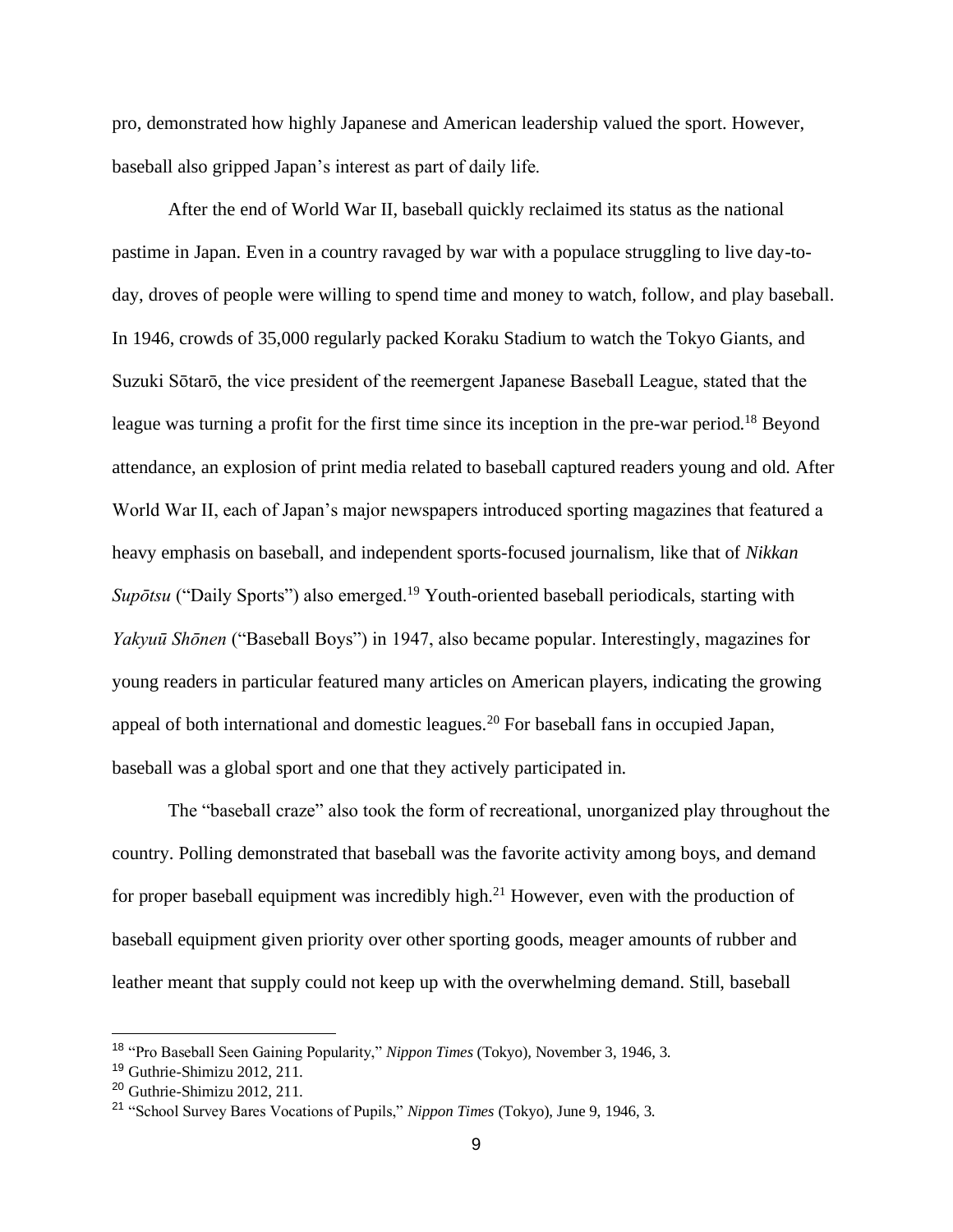persisted, even in surprising places. When villagers in the fishing village of Tsugaruishi in northern Iwate Prefecture made a record profit from salmon sales in 1947, they spent 500,000 yen, a sixth of their profits, on baseball gloves for every boy in the village.<sup>22</sup> Women also found avenues to participate in the booming sport. For example, a group of Buddhist nuns at Komazawa University in Tokyo formed their own baseball team, an endeavor supported by their Dean of Students, who stated, "There is no reason in heaven or earth why Buddhism and baseball shouldn't mix."<sup>23</sup> Enthusiasm for baseball connected Japan from Hokkaidō to Kyūshū, and this passion for the sport, a passion shared with the American occupation force, allowed for baseball to enable powerful change within the country as it repositioned itself after World War II.

The reintroduction of baseball institutions and the widespread enthusiasm for the sport provided a way to connect post-war Japan to its pre-war history. Amateur and professional leagues first emerged before the outbreak of World War II, and their earliest incarnations communicated values viewed as valuable by Japanese and American leaders during the occupation era. While baseball's status as a combination of "...the modern and the traditional, the Western and the native Japanese," made it a target of scrutiny for Taishō-era conservative critics, it made baseball the prime choice for incorporating both traditional and Western values into postwar Japanese society.<sup>24</sup> Just as Fukuzawa Yukichi argued that baseball could impart Confucian values through a modern means, so too did post-war Japanese figures associate baseball with native Japanese traditions, including personal improvement through ritual practice and prioritizing group successes over one's own. As prominent baseball writer Tobita Suishū wrote when launching *Baseball Magazine* in 1946, baseball had become the "national religion," and he

<sup>22</sup> "Fishers Don't Know How to Spend Huge Profits; Buy Baseball Gloves," *Nippon Times* (Tokyo), January 19, 1947, 1.

<sup>23</sup> "Buddhism on the Diamond," *Nippon Times* (Tokyo), September 26, 1948, 3.

<sup>24</sup> Keaveney 2018, 27.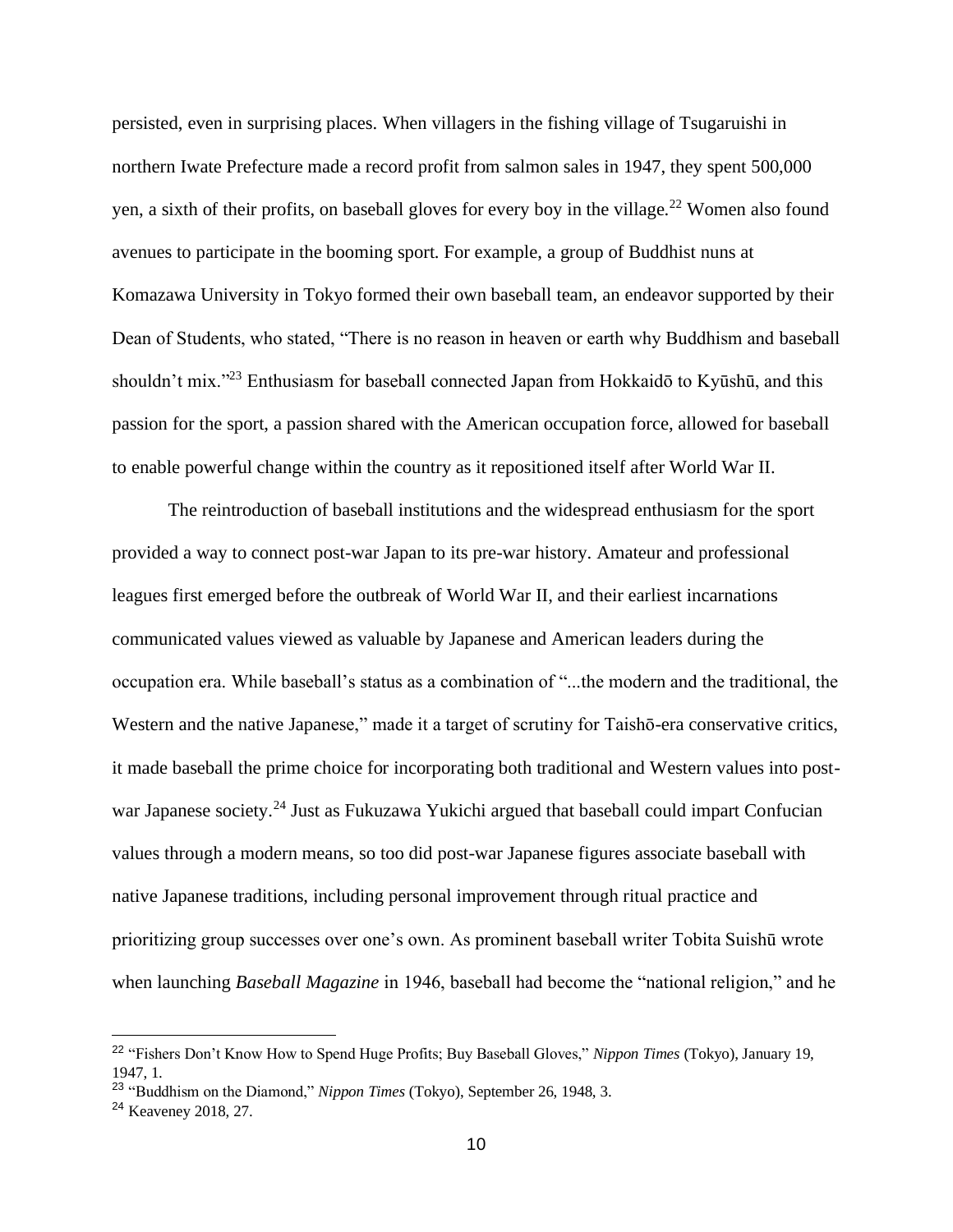criticized wartime leaders for limiting the baseball leagues that were so dear to the country.<sup>25</sup> Furthermore, these leagues, especially amateur ones, provided another means of demonstrating perceived traditional values in a contemporary context.

The reintroduction of amateur baseball institutions to post-war Japan helped facilitate continuity to pre-war society by refracting traditional values and ideals through sport. Importantly, the earliest amaterur baseball tournaments and leagues during the occupation period were framed as direct continuations of their analogues established in the Meiji and Taisho periods. Rather than establishing new forms of competition at the high-school or collegiate level, organizers used the same nomenclature from the pre-war period to link amateur baseball with tradition. The Big Six league returned as the Big Six, and Koshien returned as Koshien. Furthermore, this continuity enabled values transmission through sport. The amateur nature of these leagues in particular represented an ideal. Rather than competing for money, high-school and amateur players were lauded for striving not only for the perfection of one's skills but for the success of the team as a whole. Working through strenuous training sessions and working within the context of a team's hierarchy reflected the Confucian processes of building personal virtue through practicing rituals and right relationships. Similarly, the direct connection between amateur baseball and academic institutions promoted a link between baseball and the importance of education in post-war Japan. Pre-war figures like Yukichi had previously identified this connection between sport and learning, but this link took on a new significance in post-war Japan. Rebuilding the country constituted not only repairing buildings and infrastructure, it also required accumulating new human capital, and amateur baseball, through its connection to education, helped reinforce the importance of cultivating Japan's young people. For a Japanese

<sup>25</sup> Guthrie-Shimizu 2012, 211.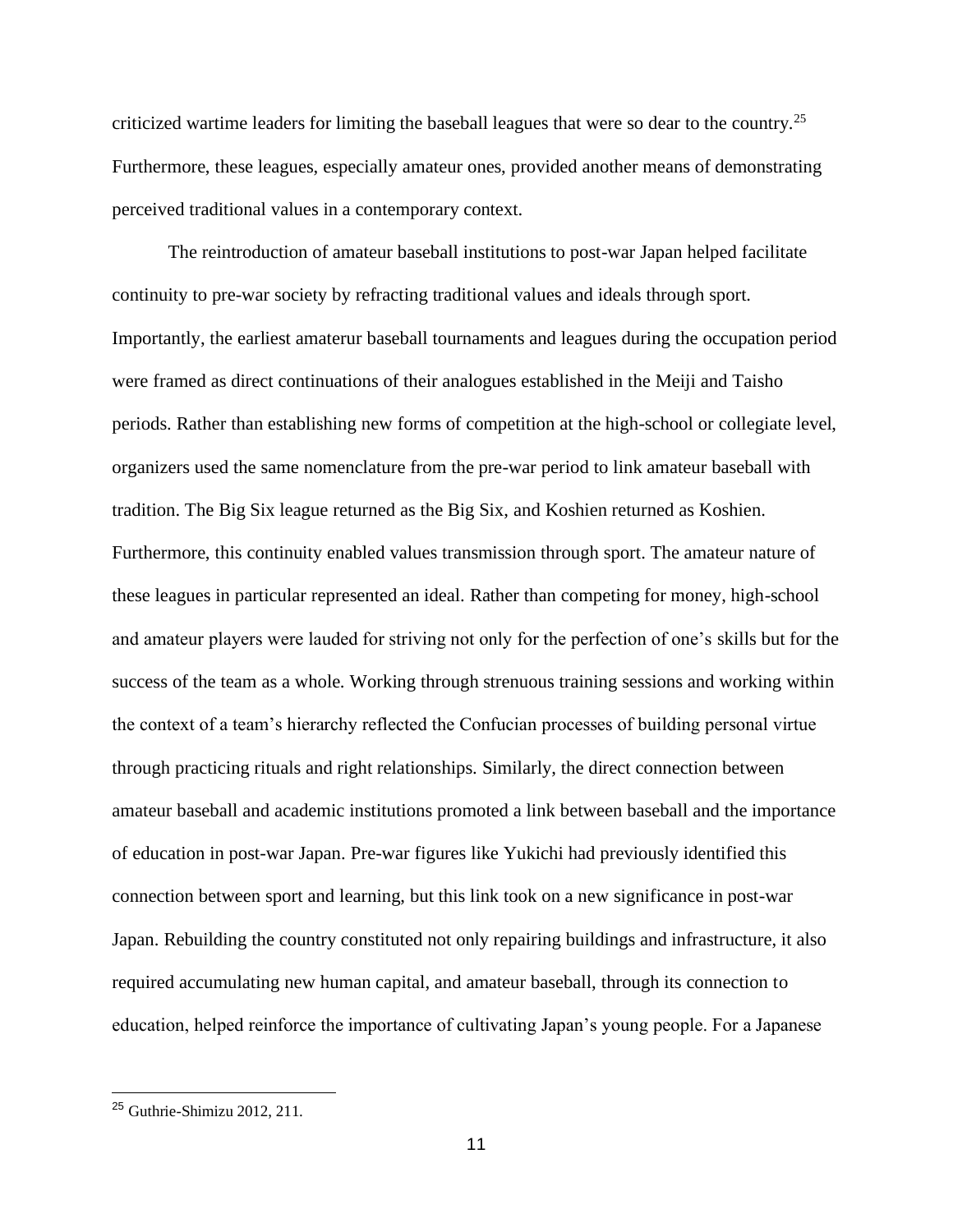society facing significant shifts in daily life caused by the end of World War II and occupation by a foreign power, amateur baseball provided one way to anchor the country to the past and its ideals.

In addition to the innate connection between baseball and traditional values, the Japanese Imperial Family helped further connect the sport to Japanese tradition. After the war, Emperor Hirohito and Empress Kojun stood as the most significant symbols of Japan's old, pre-war society and traditions. Once distant and invisible for the average Japanese citizen, the Imperial Family took on a new role in the post-war period, acting more as public figures advocating for peace and national development throughout the country. Furthermore, they began to be associated with baseball. This relationship developed through several means. First, the Imperial Family attended many baseball games, with the Emperor and Empress first attending a game together in August, 1947 at Korakuen Stadium in Tokyo.<sup>26</sup> Furthermore, their son Crown Prince Akihito, the future emperor, also became publicly associated with baseball, with newspapers publishing numerous stories of him pursuing baseball as a hobby in between studies.<sup>27</sup> In addition, the Emperor made very explicit praise of baseball and its importance to Japan's future. Upon meeting Lefty O'Doul during a visit by his team, the San Francisco Seals, in 1949, Emperor Hirohito told him, "I am heartily pleased that you are trying to promote goodwill and friendship between the United States and Japan through baseball games….It is by means of sports that our countries can be brought closer together."<sup>28</sup> Though the Emperor and Empress were hardly fans of the sport, their outward endorsement of the sport reaffirmed its connection with tradition and Japan's pre-war history. Just as the Emperor pivoted away from being a

<sup>26</sup> "Emperor and Empress Witness First Baseball Game at Korakuen," *Nippon Times* (Tokyo), August 5, 1947, 3. <sup>27</sup> "First Year With Imperial Family Is Described by American Teacher," *Nippon Times* (Tokyo), September 13, 1947, 1-2.

<sup>28</sup> Quoted in Snelling 2017, 243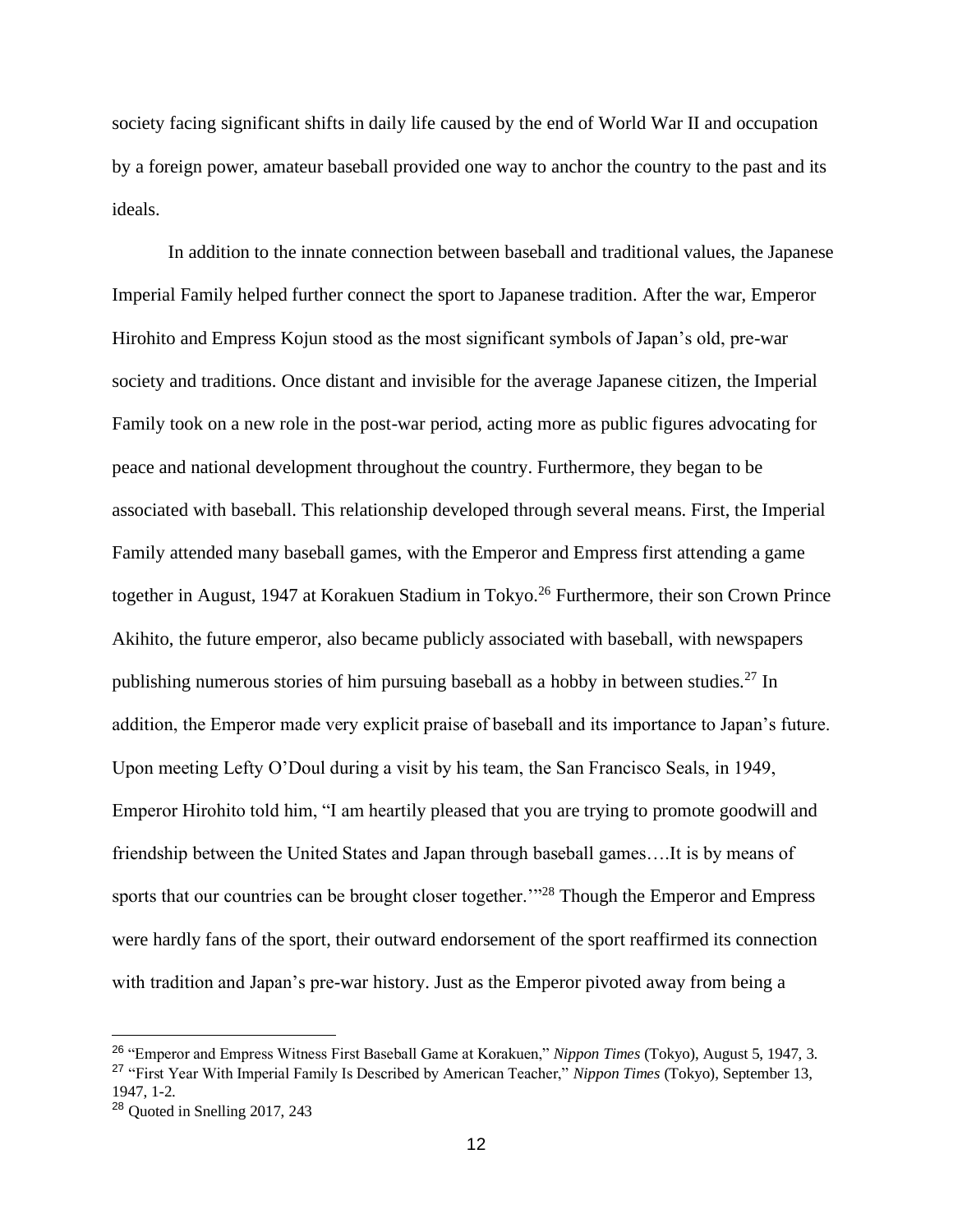symbol of imperial conquest, as the 1947 Japanese Constitution stripped him of executive authority, so too did baseball achieve a greater connection to Japanese tradition, and the Emperor played an instrumental role in this process. However, baseball still maintained a connection to martial practices.

In addition to Confucian values and education, amateur baseball long had a connection to militarism that only became more amplified and explicitly nationalistic during World War II. Early dominant baseball teams in Japan at the amateur level were infamous for their strict regimens of training and the aggressive attitude of coaches towards players. For example, Waseda University coach Tobita Suishu directly compared baseball to war and promoted physical suffering in practice as the path to better performance.<sup>29</sup> Similarly, a fight-song from Ichiko High School entitled *Yakyubuka*, translated as "baseball club rouser," employed military metaphors to describe the experience of playing against a team of Americans in Yokohama.<sup>30</sup> During the occupation, the martial aspect of baseball became more subtle, but it still remained. SCAP guidelines prohibited teaching traditional martial arts such as *kendo* and *kyudo* in schools for physical education, and baseball took the place of these sports in terms of school-time allotments.<sup>31</sup> Despite General Macarthur's view that baseball was a particularly pacifistic sport, baseball teams provided a means to experience a military-esque environment, connecting a defeated, demilitarized Japan to its past in a manner more appropriate for its post-war trajectory.<sup>32</sup>

<sup>29</sup> Reaves 2002, 52.

<sup>30</sup> Reaves 2002, 50-51.

<sup>31</sup> Guthrie-Shimizu 2012, 202.

<sup>32</sup> Elias 2010, 172.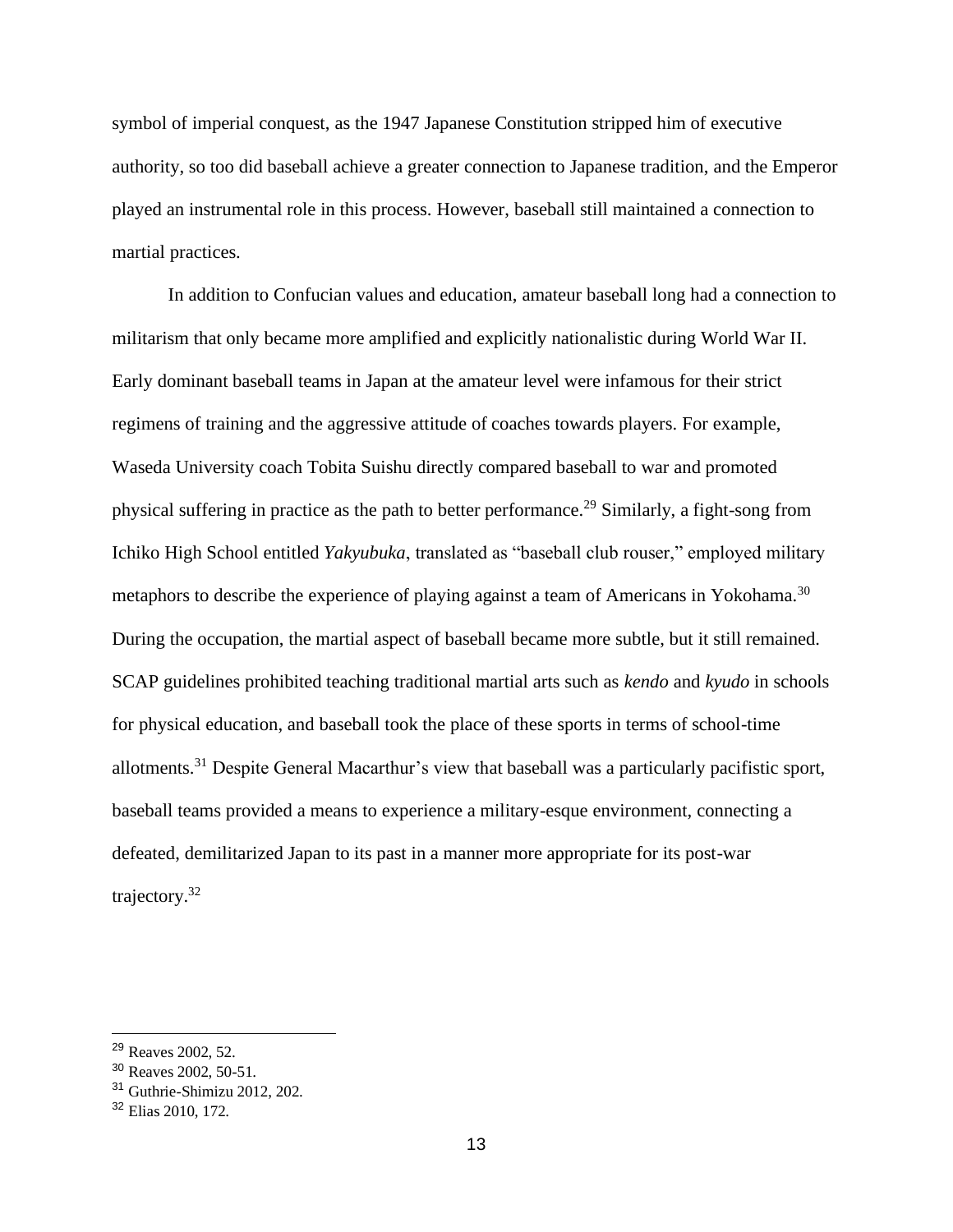## **A Bridge to the Future: Baseball's Impact on U.S.-Japan Alignment**

The return of major baseball institutions to Japan during the occupation not only helped Japan connect to its pre-war past and provide continuity, but it also helped build a bridge forward to a new identity and role for Japan in post-war Asia, one based on U.S.-promoted values such as democracy. Americans believed in an inherent connection between the sport of baseball and democratic values. Before World War II, baseball was often praised as a "peacemaker" by American journalists and major baseball figures. In 1949, Albert Benjamin "Happy" Chandler, then Commissioner of Major League Baseball, declared baseball to be the "greatest and surest" way to spread democracy, even adding that baseball-loving peoples do not start war.<sup>33</sup> Although Chandler was factually wrong— Japan and the United States had been engaged in war only four years before this statement— his incredibly optimistic comments point to the second major way that baseball helped Japan build a new identity after the end of World War II. Both the U.S. and Japanese leadership envisioned baseball as a vehicle for reshaping the country along democratic lines, and in doing so promoted a new vision of post-war Japan.

Among SCAP's leaders, both General Macarthur and Major General Marquat firmly believed in baseball's potential as a democratizer, and Captain Harada connected them with Japanese leaders that shared this sentiment.<sup>34</sup> This group included Suzuki Ryuji, future president of the Japan Central League, who believed that the sport would "build a bridge" between the two countries.<sup>35</sup> Some even pointed to baseball's growth in the country as proof that democracy could similarly take root and prosper. For example, in a letter to the editor of the *Nippon Times* in 1947, a Japanese author argued that "drilling" in the art of democracy would cement

<sup>33</sup> Snelling 2017, 71.

<sup>34</sup> Guthrie-Shimizu 2012, 199.

<sup>35</sup> Elias 2010, 172.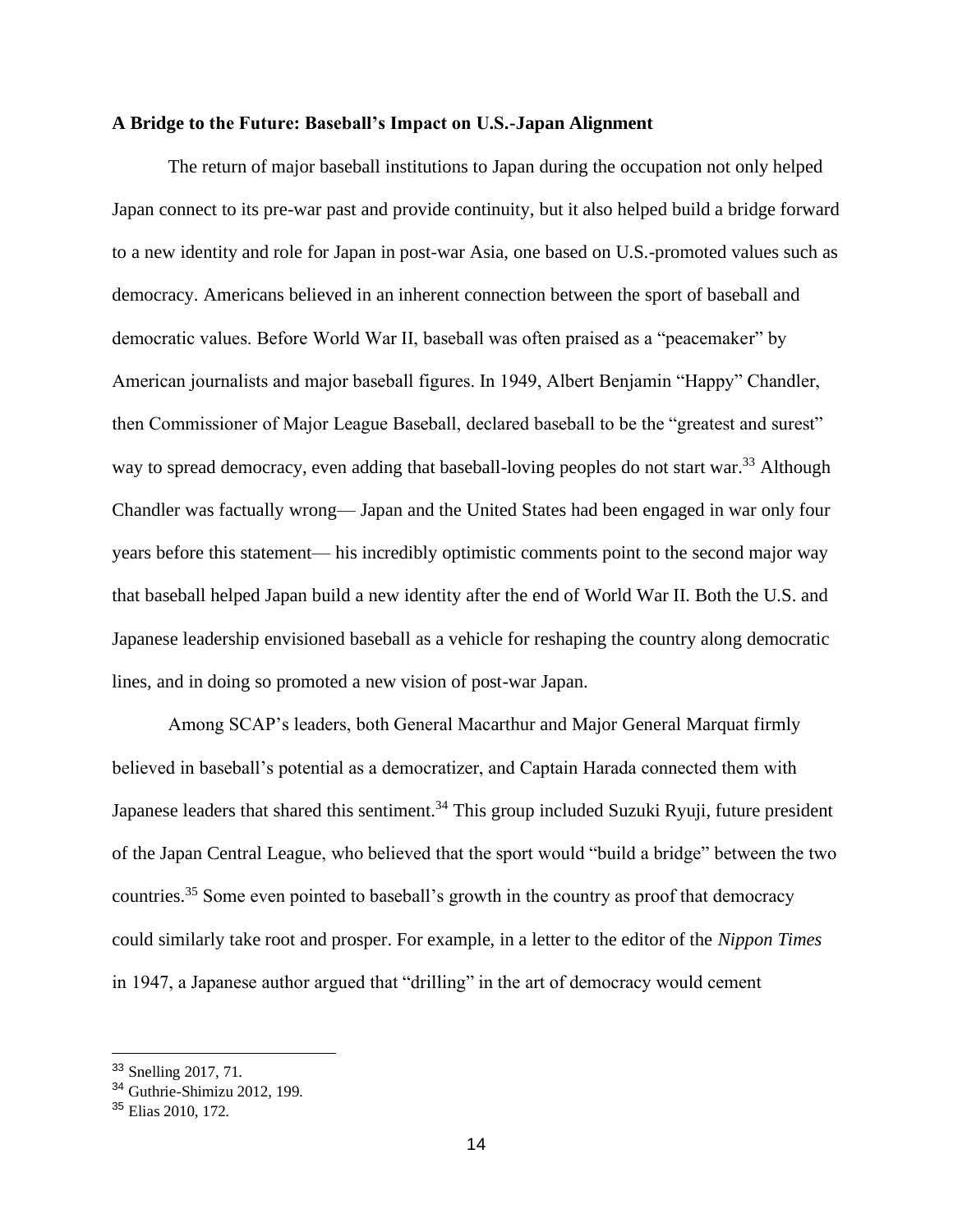democracy as a norm in Japanese society just as practice of baseball made Keio-Waseda baseball games such an important part of Tokyo society.<sup>36</sup> For Macarthur and the rest of the SCAP, who were deeply concerned about Japan falling to Communism, baseball became a way to practice containment on the level of lifestyle.<sup>37</sup> The belief that baseball could democratize Japan was widespread, and this trust in the sport helped guide how the sport developed in post-war Japan.

The trust of both Japanese and American leaders in baseball's potential as a democratizer made the sport a top priority for SCAP, and the effort put into reviving and spreading baseball helped facilitate closer relations between the two countries. SCAP poured money into rebuilding fields, providing equipment, organizing games, and other baseball-related efforts. Furthermore, it worked to revive both amateur and professional leagues, believing that each would have a special role in the democratization process. In regards to the pro league, SCAP helped get the league back on its feet as a modern league in the image of America's Major League Baseball. This sometimes took the form of constructing cutting-edge facilities, such as when SCAP allocated funds to help build a new concrete-and-steel stadium for Osaka's Nankai Hawks.<sup>38</sup> In other cases, occupation authorities used their influence to change the very structure of the league. For example, Macarthur pushed Japanese Professional Baseball to adopt a two-league structure like the one in the United States on the grounds that it would be more democratic.<sup>39</sup> The leagues also developed institutions central to the U.S. league such as a player's association and the Commissioner's Office.<sup>40</sup> In general, Japanese and American authorities made efforts to Americanize professional baseball in Japan in order to better facilitate the transmission of

<sup>36</sup> "Classes in Technique of Democracy," *Nippon Times* (Tokyo), December 17, 1947, 4.

<sup>37</sup> Nadel 2014, 147.

<sup>38</sup> Reaves 2002, 82.

<sup>39</sup> Kelly 2006, 23.

<sup>40</sup> Guthrie-Shimizu 2012, 198.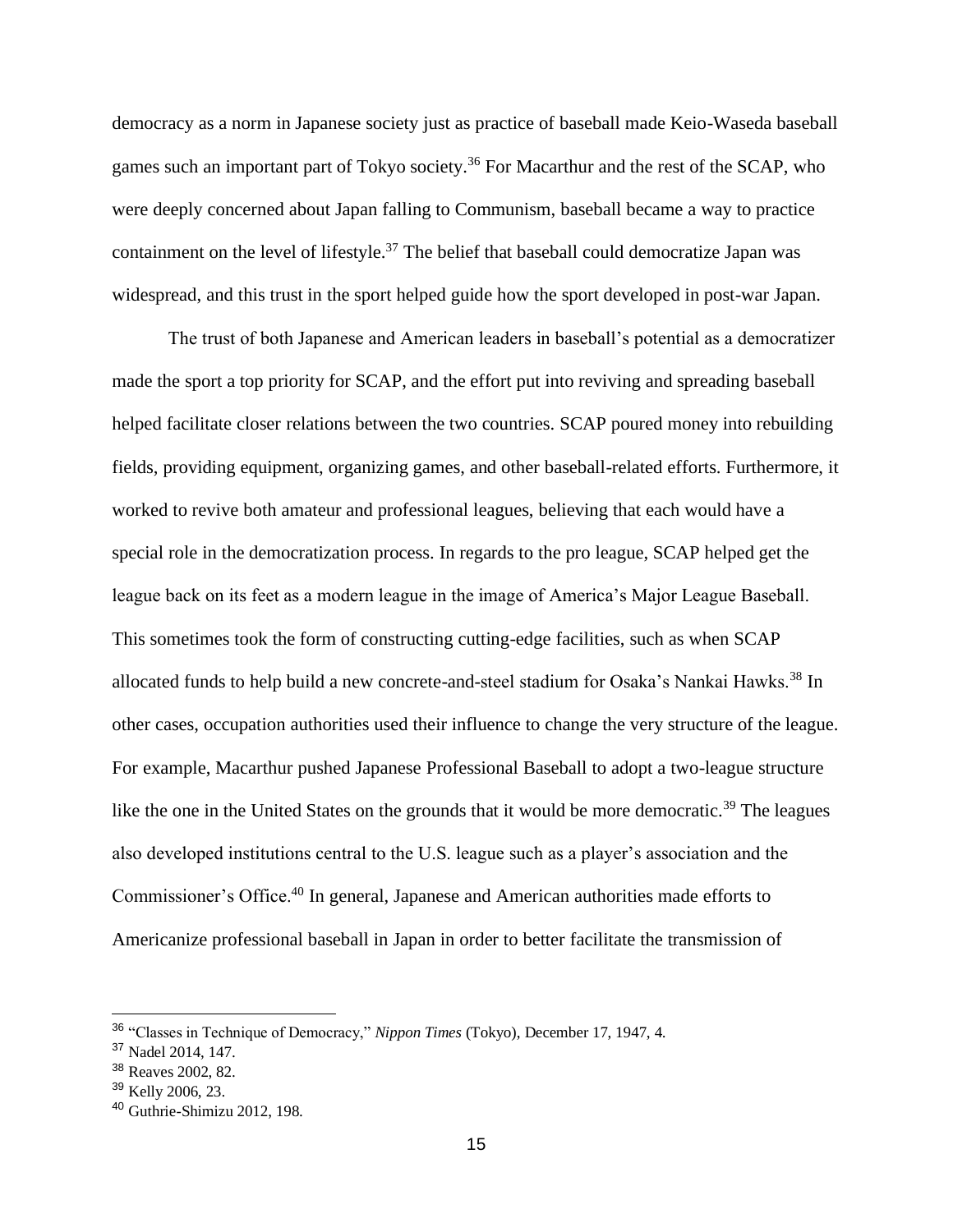democratic values through the sport. Furthermore, they had similar intentions for the amateur game.

SCAP's leader also saw amateur baseball as central to their democratization mission, and they took several measures to strengthen the sport nationwide. One major effort was providing and distributing baseball equipment, which became incredibly difficult to obtain in Japan near the end of World War II. Baseballs were dubbed "emergency priority items" and significant amounts of already scarce sources of leather and rubber were reserved for baseball production.<sup>41</sup> Furthermore, SCAP participated in equitably distributing what few sporting supplies there were to school districts.<sup>42</sup> Military police of SCAP were even known to overlook the black-market trade of baseball equipment, hoping that such sales could further spread the sport.<sup>43</sup> The reasoning behind these decisions was tied to the belief that baseball could embed democracy in Japan. The more people that played and experienced the game, the more they would be exposed to the sport's purported positive effects. However, baseball democracy was only one facet of baseball's role in reshaping Japanese post-war identity.

Baseball, and sport in general. also acted as an incentive for Japan's return to the international community as a responsible, system-reinforcing member. Japan's militarism and wartime aggressiveness in the 1920s and 1930s isolated the country from much of the world, and this isolation was especially felt in terms of sport. For example, though the International Olympic Committee (IOC) initially awarded the 1940 Summer Olympics to Tokyo, the Japanese invasion of China caused the event to first shift to Helsinki, Finland before the event's ultimate cancellation. Furthermore, the IOC barred Japan along with Germany from participating in the

<sup>41</sup> Guthrie-Shimizu 2012, 202.

<sup>42</sup> "Distribute Athletic Goods." *Nippon Times* (Tokyo), February 20, 1947, 3.

<sup>43</sup> Guthrie-Shimizu 2012, 203.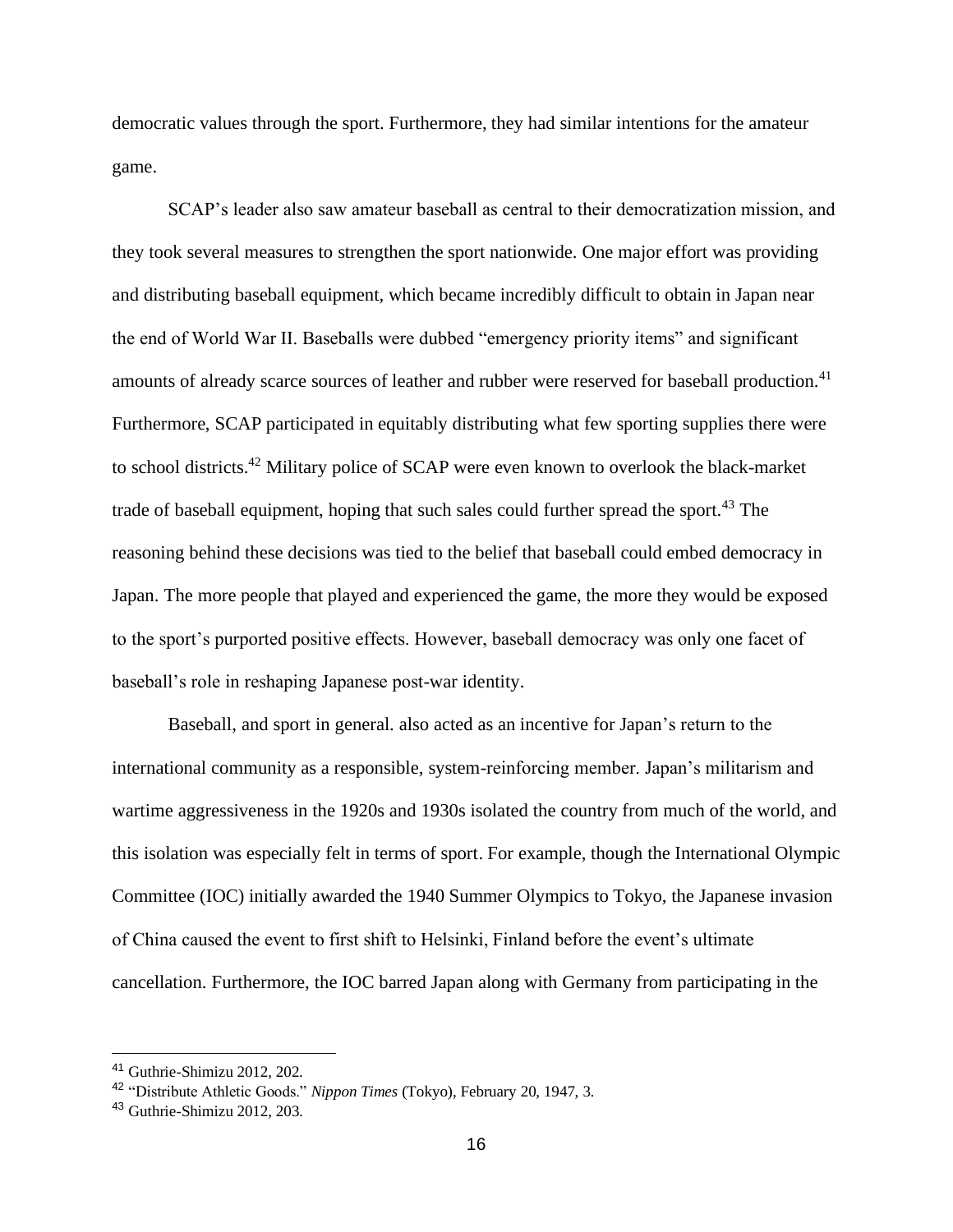1948 Summer and Winter Olympics in London, England and St. Moritz, Switzerland, respectively, due to their actions in World War II. Japan desperately wanted to rejoin the international sporting world, and Macarthur understood the leverage this desire gave the United States. While U.S. officials did not have control over decisions by the IOC, they were the gatekeepers to international baseball competitions. In 1947, the National Baseball Congress (NBC), an American organization of semi-pro and amateur baseball teams, proposed a global baseball tournament involving "all nations where baseball is popular," but Macarthur balked at the inclusion of Japan, stating that the country would need to sign a peace treaty with the United States before participating.<sup>44</sup> The tournament was further delayed in 1948 when Major General Marquat, also the NBC commissioner for Japan, reiterated the need for a peace treaty from Japan in order for the country to join the tournament.<sup>45</sup> While an exhibition series between a Japanese all-star team and the Fort Wayne Capeharts, an NBC-member team, took place in 1950, the proposed tournament did not actually occur for the first time until 1955, several years after the signing of the Treaty of San Francisco in 1952. While participation in global competitions was not the primary factor for this treaty, U.S. occupation officials recognized that international baseball was a strong incentive, and they used it help promote alignment with the United States. In addition, global tournaments like the one proposed by NBC represented only one way for international baseball exchange to link together the United States and Japan in the post-war period.

The return of U.S.-Japan baseball exchange played a major role in rehabilitating the relationship between the two countries after World War II. Baseball led to tremendous amounts

<sup>44</sup> "Global Baseball Series Will Include Japan, But Only After Peace Treaty." *Nippon Times* (Tokyo), December 24, 1947, 2.

<sup>45</sup> "Amateur World Series in Tokyo Postponed Until 1950." *Nippon Times* (Tokyo), December 20, 1948, 2.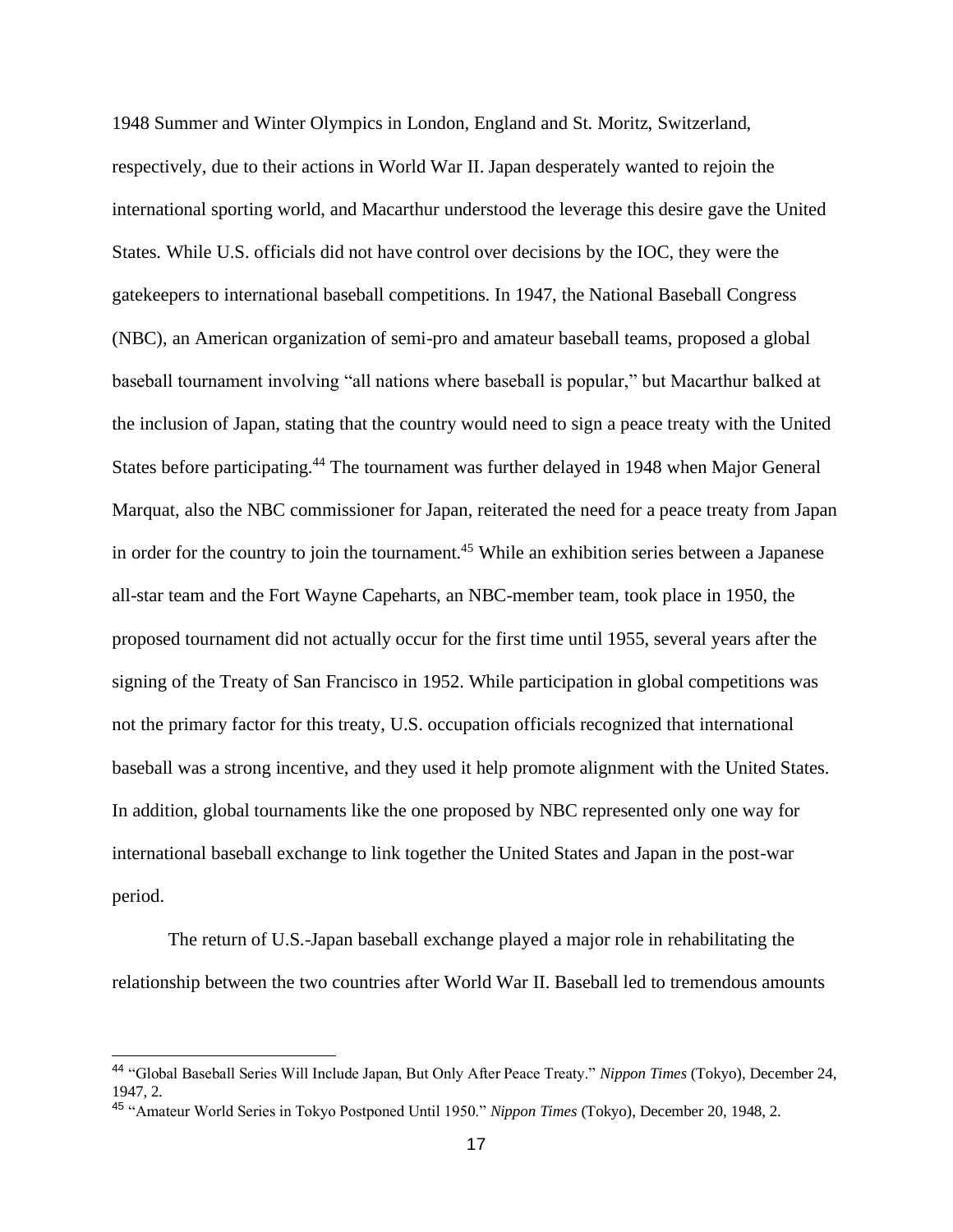of travel across the Pacific as teams from Japan and the United States sought to compete against each other. This process of exchange helped build the Japanese baseball institutions that became so important to revive during the occupation, and with their return also came the return of baseball-centered exchange. Perhaps the most significant example is the visit by Lefty O'Doul and his San Francisco Seals in 1949. SCAP leadership had been concerned about what they viewed as little improvement in Japanese morale and attitudes to the United States, and they charged O'Doul, still a fan-favorite figure in Japan, with solving the problem by touring the country with the team he managed in the Pacific Coast League.<sup>46</sup> O'Doul understood his mission quite well. He himself strongly believed in baseball's potential to cause reconciliation, and he had tried to bring the Seals on a separate trip several times before the 1949 trip.<sup>47</sup> The tour, which consisted of ten games in several major cities, constituted a major success in bringing the two nations closer together.

The visit by Lefty O'Doul and the San Francisco Seals to Japan in 1949 helped repair U.S.-Japan relations in several ways. First, the trip reached a wide swathe of Japanese society. In addition to the five hundred thousand spectators at the ten games, Macarthur claimed that eighty million Japanese citizens heard about the trip and five million saw the American players and coaches in person.<sup>48</sup> The trip itself consisted of much more than games. O'Doul and his players also made great efforts to interact with and support the people of Japan through visiting different sites and hosting baseball clinics during their travels. In particular, O'Doul focused on appealing to the youth of Japan on the grounds that they represented the future of the country and its relationship with the United States.<sup>49</sup> This plan reached its apex with "Lefty O'Doul Day," an

<sup>46</sup> Snelling 2017, 39-40.

<sup>47</sup> Snelling 2017, 201.

<sup>48</sup> Snelling 2017, 243.

<sup>49</sup> Snelling 2017, 203.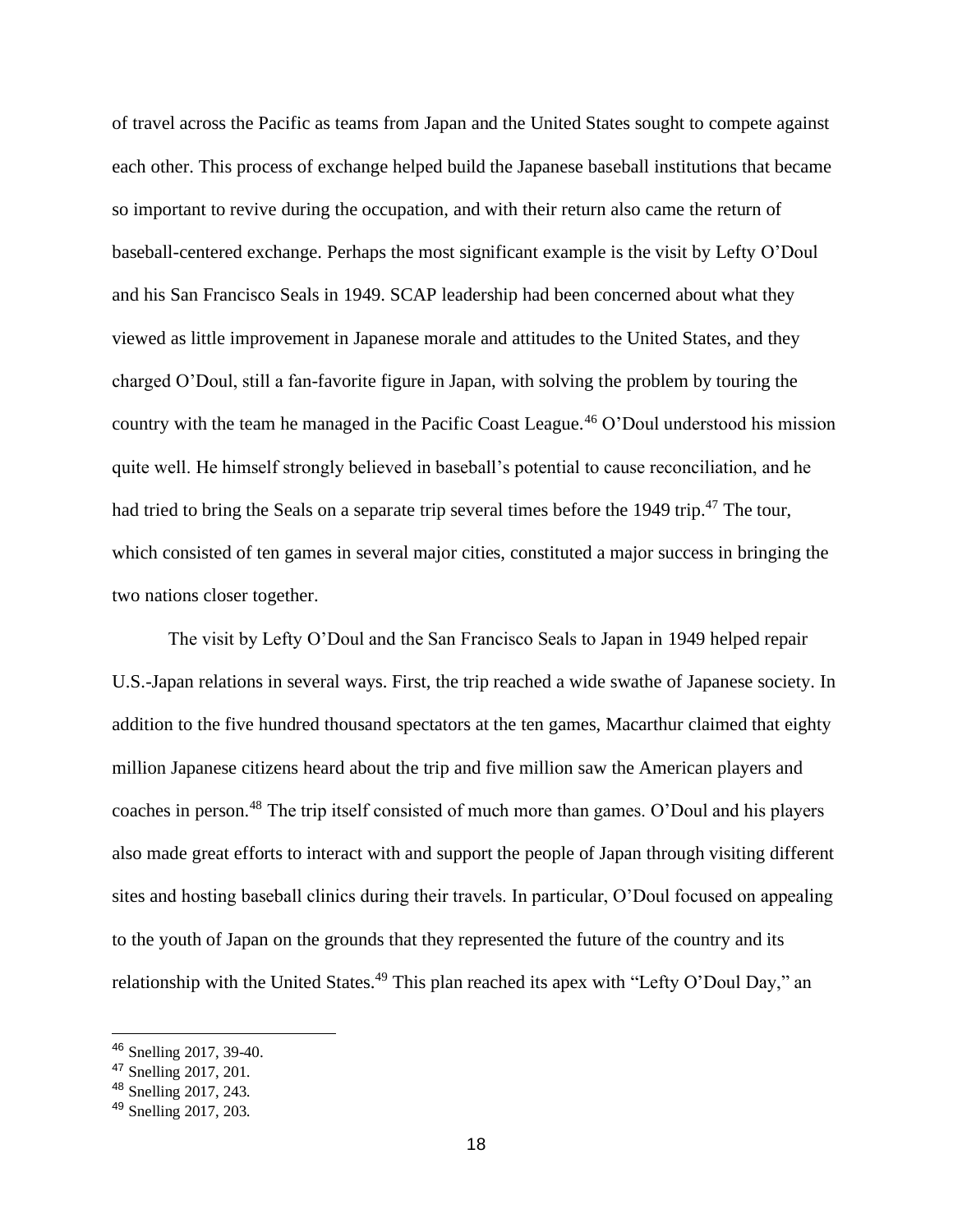annual tradition in San Francisco that the Seals brought to Tokyo. Spectators under the age of fifteen received free admission, and "Uncle O'Doul," as several newspapers had named him, even participated in the game by pitching for three innings, an impressive feat for a fifty-two year old manager.<sup>50</sup> Second, organizers of the trip deployed positive imagery of the U.S.-Japan relationship whenever possible. For example, the opening game of the trip, held at Tokyo's Korakuen Stadium against the Yomiuri Giants, featured several groundbreaking moments for post-war U.S.-Japan relations. For the first time since the Japanese surrender, the American and Japanese flags were flown together and both national anthems were played.<sup>51</sup> O'Doul's greeting to the crowd of "*tadaima*," meaning "I'm home," was met with fervent cheering throughout the crowd.<sup>52</sup> Sport can act as an important conduit for constructing national identity precisely because of the emotion inherent to it, and these moments capture this transformative interplay between sport and emotion.<sup>53</sup> Both Macarthur and Emperor Hirohito judged the visit by the Seals as a tremendous success, with Macarthur going a touch overboard by anointing it the best example of diplomacy in the history of the world.<sup>54</sup> O'Doul returned in 1951 with American baseball star Joe DiMaggio in tow, but this first visit best demonstrates why both SCAP and Japanese authorities viewed baseball as a tool of reconciliation.

Baseball exchange to Japan did not only consist of professional players touring the country. U.S. military personnel also played an important role in this phenomenon, and their participation in baseball helped ease Japanese hostility towards occupation forces and the United States as a whole. Teams of U.S. soldiers often played local Japanese college and semi-pro

<sup>50</sup> Guthrie-Shimizu 2012, 221.

<sup>51</sup> Guthrie-Shimizu 2012, 220.

<sup>52</sup> Snelling 2017, 108.

<sup>53</sup> Cha 2009, 33.

<sup>54</sup> Snelling 2017, 243.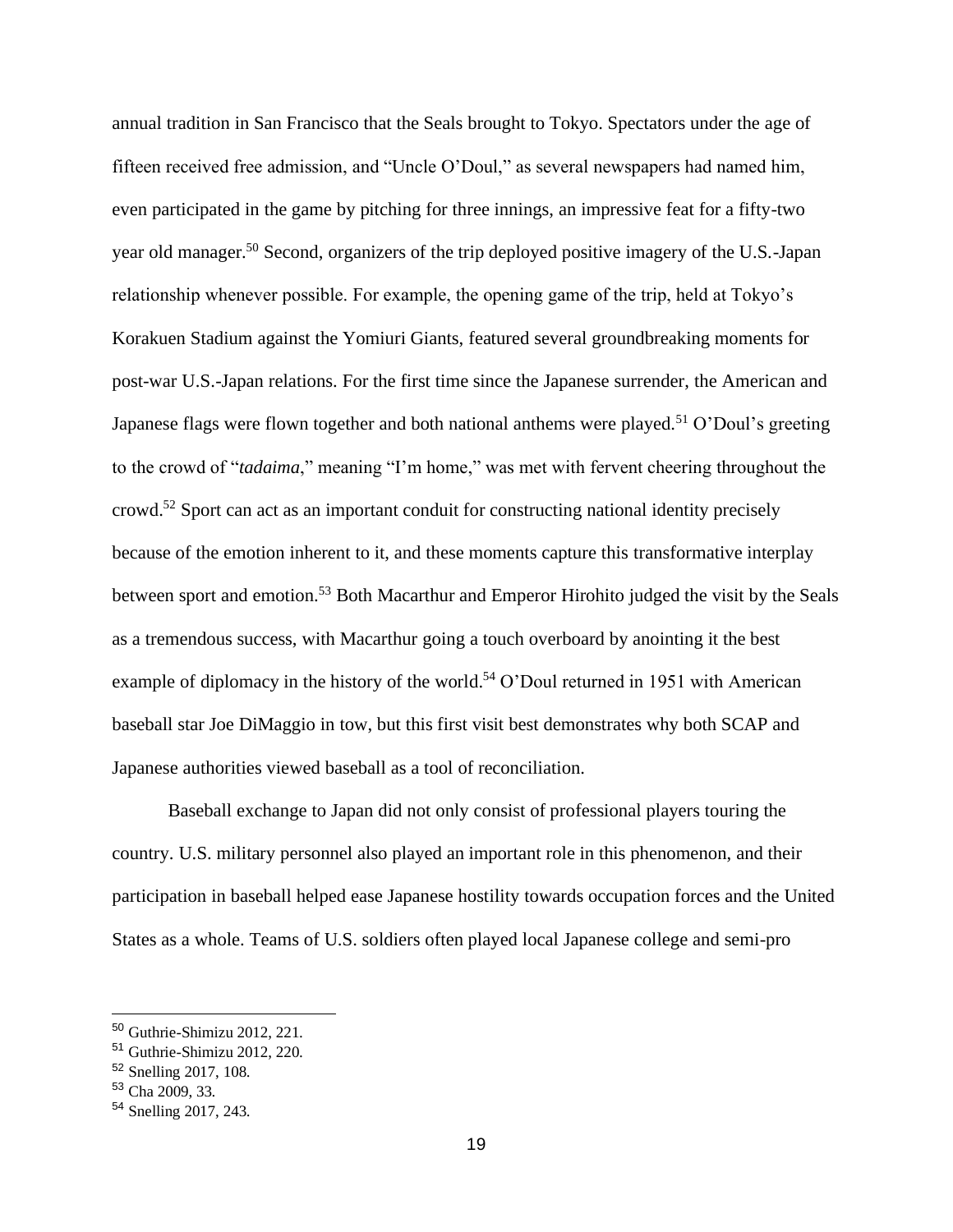teams, starting as early as October, 1945, just two months after the Japanese surrender.<sup>55</sup> These matches were wildly popular with American and Japanese fans alike, so they tended to draw large crowds. In many cases, the ticket sales from games with military teams would be donated to charitable causes and rebuilding efforts.<sup>56</sup> Beyond ceremonial appearances by figures such as Macarthur and Marquat at games, certain soldiers participated in Japan's reborn professional league. One such figure was U.S. Army Sergeant Dick Harn, a former Minor League pitcher in the United States, who worked as a coach for the Yomiuri Giants, drilling them in hitting and fielding technique.<sup>57</sup> Phil Paine, a pitcher for the Boston Braves who was drafted into the U.S. Army during the Korean War, went a step further. During his time stationed at Camp Drake in Fukuoka, Japan, Paine became the first American to play for a Japanese professional team, making nine appearances for the Nishitetsu Lions.<sup>58</sup> This strong and varied involvement of occupation forces in baseball exchange helped mend attitudes towards the United States and its military, laying the groundwork for rehabilitation and long-term alignment.

Baseball exchange also entailed Japanese players visiting the United States, and this process further contributed to the easing of tensions between the countries. O'Doul continued to play a large part in this process, whether directly or indirectly. For example, four members of the Yomiuri Giants visited the spring training site of the San Francisco Seals to practice with them.<sup>59</sup> Invited by O'Doul, the success of this small visit prompted the entire Giants squad to travel to the United States in 1953.<sup>60</sup> Though they lost most of their exhibition games, the trip attracted

<sup>55</sup> "8th Army-Meiji Ballgame," *Nippon Times* (Tokyo), October 7, 1945, 3.

<sup>56</sup> "GI's To Play Baseball," *Nippon Times* (Tokyo), September 26, 1945, 1.

<sup>57</sup> "U.S. Army Sergeant Coaching Japanese Pro Baseball Team," *Nippon Times* (Tokyo), June 25, 1948, 3.

<sup>58</sup> Nelson Greene, "Phil Paine," *Society For American Baseball Research Biography Project*, accessed April 23, 2019, [https://sabr.org/bioproj/person/48729b39.](https://sabr.org/bioproj/person/48729b39)

<sup>59</sup> Guthrie-Shimizu 2012, 228.

<sup>60</sup> Snelling 2017, 236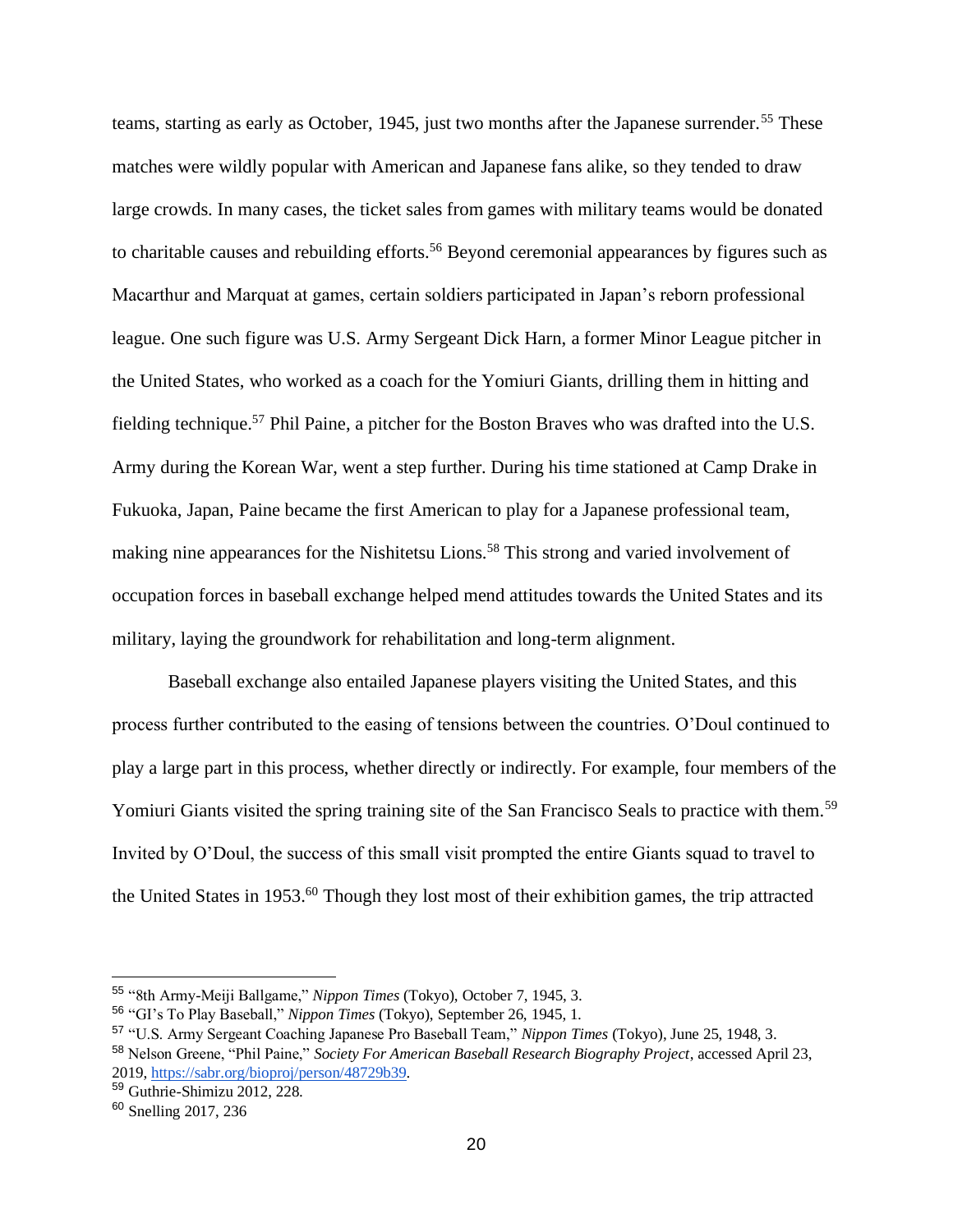nationwide interest through newspaper reporting. As for indirect impacts, the proceeds of the Seals' 1949 trip, known as the "O'Doul Fund," financed trips to the United States for Japanese teams and players.<sup>61</sup> While the flow of players from Japan to the United States did not reach the heights of the pre-war period's flood of touring college teams, it still marked a major step in Japan's reconciliation with the United States. In comparison, a similar trip to Australia by the Yomiuri Giants in 1954 demonstrated the relative effectiveness of exchange with the United States. Though the mission carried the usual official messaging of reaching better a understanding between two nations, the results were drastically different. Australia, a country without major baseball traditions and almost no history of baseball exchange with Japan, did not respond well to the goodwill trip. Low attendance and protests by Australian war veterans plagued the trip, and the tour was cut short.<sup>62</sup> Post-war baseball exchange produced positive results in regards to U.S.-Japan relations not just because the two countries shared a love for the sport. The long tradition of cooperation and exchange through the sport forged in the pre-war era enabled this process. It was not a strategy that could be replicated with other countries to boost Japan's reputation. However, in the case of America, baseball exchange worked.

This renewed baseball exchange played a vital role in refurbishing the image of Japan and the Japanese people in the eyes of Americans. Rehabilitation, of course, did not just consist of Japanese citizens developing more positive views of Americans. Long-term alignment necessitated each side to move past the hatred of wartime, and baseball helped in each case. Beyond baseball, the occupation itself gave hundreds of thousands of U.S. personnel their first real, in-person exposure to Japan. Given the involvement of so many Americans, the occupation drove interest in Japan back on the homefront, making it the subject of journalism and media

<sup>61</sup> Guthrie-Shimizu 2012, 235.

<sup>62</sup> Snelling 2017, 269.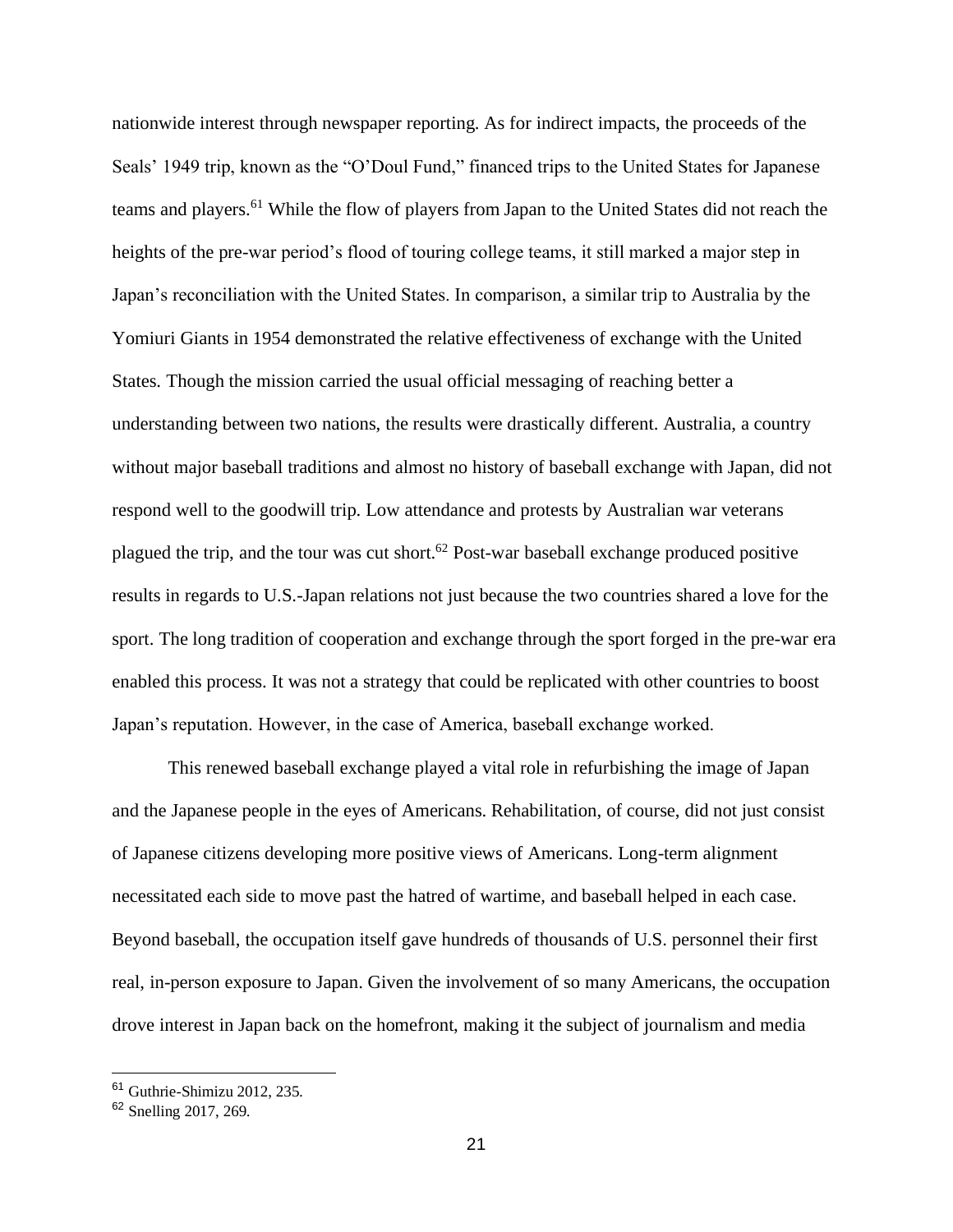attention. Baseball helped further drive this fascination with Japan. For some, Japan's shared interest for baseball was all they knew besides wartime propaganda, so the return of baseball exchange helped further fuel interest. American sportswriter Fred Lieb wrote that though memories of Japanese attacks on Pearl Harbor or Bataan would be hard to forget, baseball could act as mediator.<sup>63</sup> Certainly, baseball was not the primary cause of the American public's decreased animosity towards Japan. Nor did all Americans change their view of Japan, just as many Japanese people continued to resent the U.S. military presence on their home soil. However, as with many other aspects of Japan's post-war identity, baseball helped bring the two countries together.

## **Conclusion**

Baseball occupied and continues to occupy a special position in the U.S.-Japan bilateral relationship, and the long history of baseball exchange between the two countries presented a unique opportunity for identity shaping and rapprochement after World War II. The development of Japanese professional and amateur baseball in the pre-war period was directly influenced by American baseball figures, and, despite restrictions placed on the sport during wartime, baseball retained an inherent connection with Japanese traditional values such as Confucianism. Furthermore, this connection to distinct Japanese values, combined with baseball's booming post-war popularity, enabled baseball to function as a bridge to Japan's pre-war past. Baseball's connections with the education system, the Imperial Family, and martial practices further established this continuity. However, baseball also filled a parallel role for shaping Japan's role for the post-war period. SCAP and Japanese leaders both saw the sport as a potential

<sup>63</sup> Elias 2002, 172.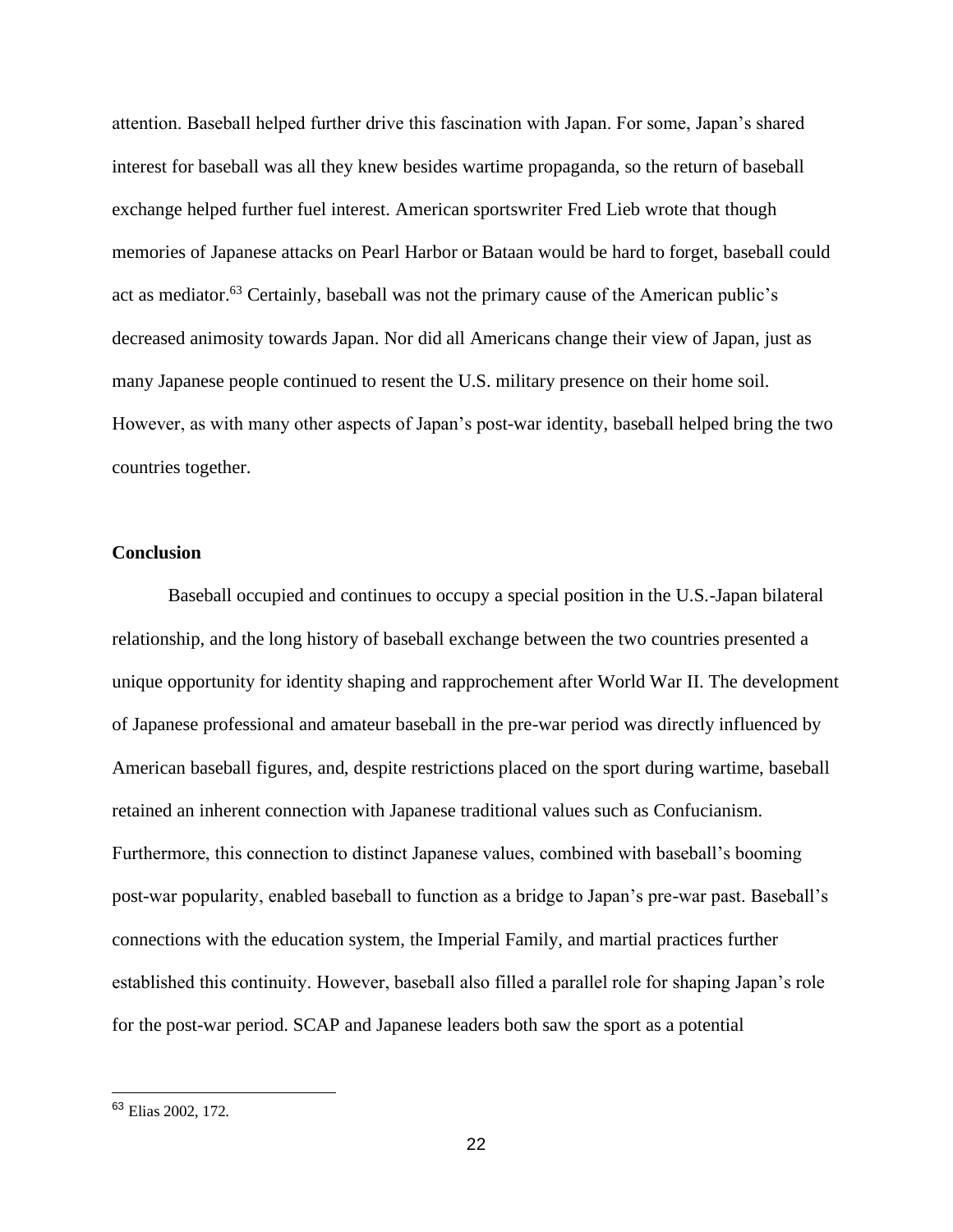democratizer, so they made great efforts to spread the sport nationwide. Baseball also provided a means to ease Japan back into the international community through exchange with the U.S. and global competitions. In addition, this revived U.S.-Japan baseball exchange also facilitated an improvement in American views of Japan. In sum, these qualities helped baseball contribute to the long-term alignment between Japan and the United States.

Of course, baseball constituted only one of many ways in which the United States and Japan sought engagement after World War II, and the occupation cannot be wholly summed up with a description of its policies on sport. The occupation was an experience that affected the entire population of Japan, and, though the U.S.-Japan alliance emerged from it, it was deeply traumatic for many Japanese people. However, the role of baseball in this instance provides an important example of how people-to-people exchange can create opportunities for later dialogue and cooperation. U.S.-Japan baseball exchange, though often financed by fortune-seeking investors, was driven by a shared passion for a sport. Two communities separated by six thousand miles chose to engage with each other because of baseball. This common interest built trans-Pacific relationships that otherwise would not have existed, and these relationships came back into the spotlight after war had separated the two countries for four years. Though forged on the baseball diamond, these connections formed a bond that helped tie these two nations together.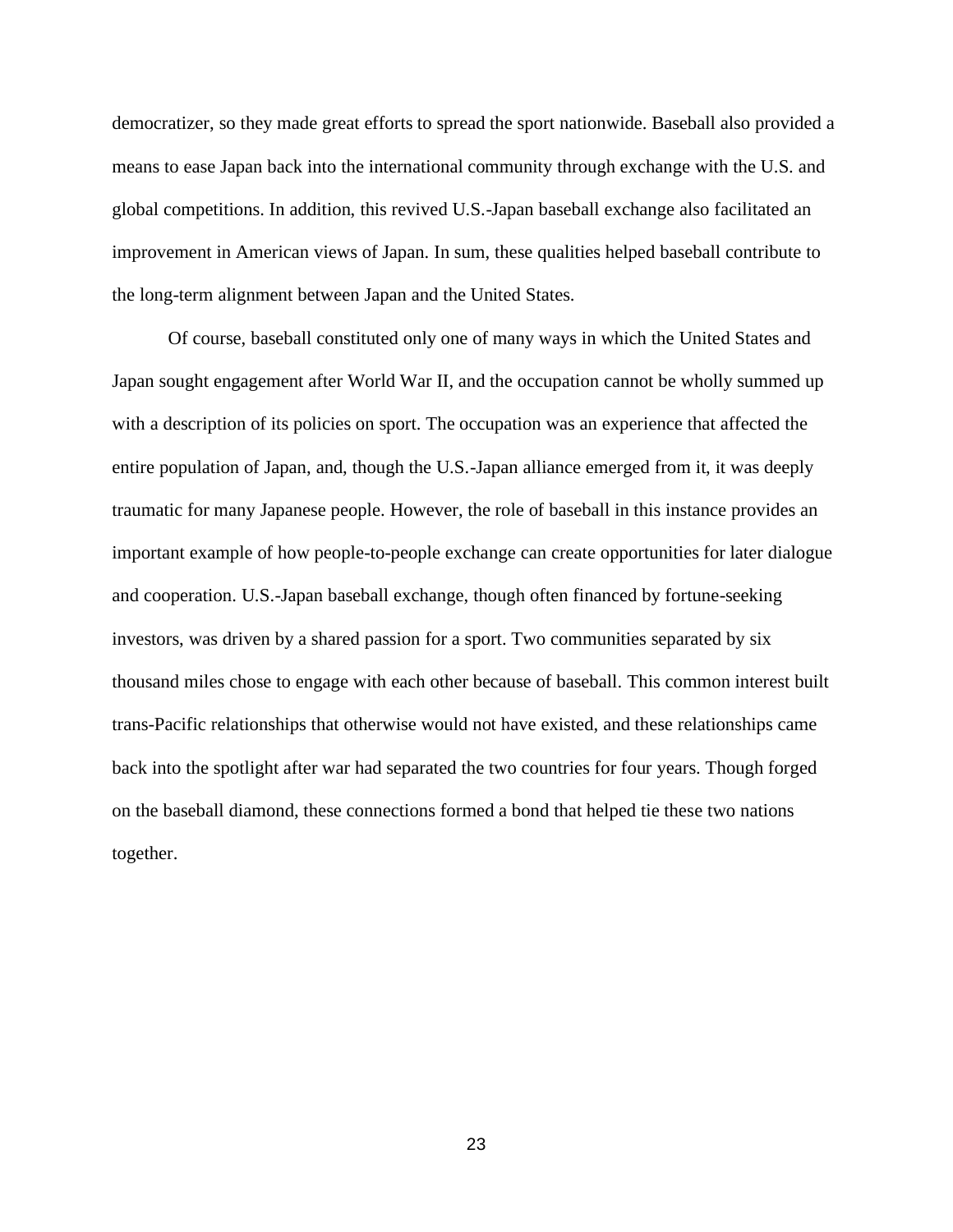## **Bibliography**

- "Amateur World Series in Tokyo Postponed Until 1950." *Nippon Times* (Tokyo), December 20, 1948, 2.
- "Buddhism on the Diamond," *Nippon Times* (Tokyo), September 26, 1948, 3.
- Cha, Victor. *Beyond the Final Score*. New York: Columbia University Press, 2009.
- "Classes in Technique of Democracy," *Nippon Times* (Tokyo), December 17, 1947, 4.
- "Congratulates Teams," *Nippon Times* (Tokyo), August 20, 1948, 3.
- "Distribute Athletic Goods." *Nippon Times* (Tokyo), February 20, 1947, 3.
- "Education Ministry Encourages Sports," *Nippon Times* (Tokyo), October 2, 1945, 3.
- Elias, Robert. *The Empire Strikes Out: How Baseball Sold U.S. Foreign Policy and Promoted the American Way Abroad*. New York: The New Press, 2010.
- "Emperor and Empress Witness First Baseball Game at Korakuen," *Nippon Times* (Tokyo), August 5, 1947, 3.
- "First Year With Imperial Family Is Described by American Teacher," *Nippon Times* (Tokyo), September 13, 1947, 1-2.
- "Fishers Don't Know How to Spend Huge Profits; Buy Baseball Gloves," *Nippon Times* (Tokyo), January 19, 1947, 1.
- "GI's To Play Baseball," *Nippon Times* (Tokyo), September 26, 1945, 1.
- "Global Baseball Series Will Include Japan, But Only After Peace Treaty." *Nippon Times* (Tokyo), December 24, 1947, 2.
- Greene, Nelson. "Phil Paine." *Society For American Baseball Research Biography Project*. Accessed April 23, 2019. [https://sabr.org/bioproj/person/48729b39.](https://sabr.org/bioproj/person/48729b39)

Guthrie-Shimizu, Sayuri. *Transpacific Field of Dreams: How Baseball Linked the United States*